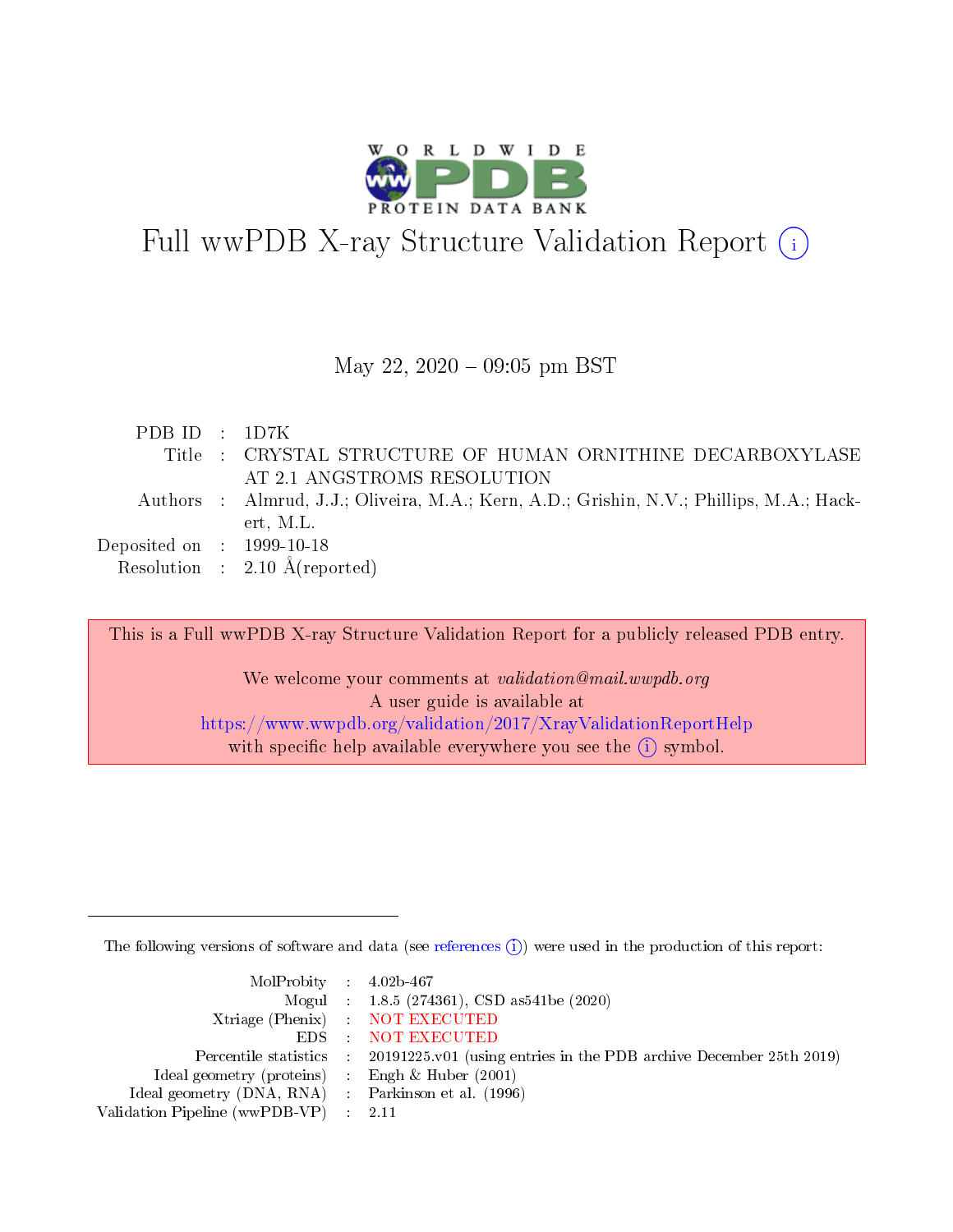# 1 [O](https://www.wwpdb.org/validation/2017/XrayValidationReportHelp#overall_quality)verall quality at a glance  $(i)$

The following experimental techniques were used to determine the structure: X-RAY DIFFRACTION

The reported resolution of this entry is 2.10 Å.

Percentile scores (ranging between 0-100) for global validation metrics of the entry are shown in the following graphic. The table shows the number of entries on which the scores are based.



| Metric                | Whole archive<br>(# $\rm{Entries}$ ) | Similar resolution<br>$(\#\text{Entries}, \text{resolution range}(\text{\AA}) )$ |
|-----------------------|--------------------------------------|----------------------------------------------------------------------------------|
| Clashscore            | 141614                               | $5710(2.10-2.10)$                                                                |
| Ramachandran outliers | 138981                               | $5647(2.10-2.10)$                                                                |
| Sidechain outliers    | 138945                               | $5648$ $(2.10-2.10)$                                                             |

The table below summarises the geometric issues observed across the polymeric chains and their fit to the electron density. The red, orange, yellow and green segments on the lower bar indicate the fraction of residues that contain outliers for  $\geq=3$ , 2, 1 and 0 types of geometric quality criteria respectively. A grey segment represents the fraction of residues that are not modelled. The numeric value for each fraction is indicated below the corresponding segment, with a dot representing fractions  $\leq=5\%$ 

Note EDS was not executed.

| Mol | Chain | Length | Quality of chain |     |    |
|-----|-------|--------|------------------|-----|----|
|     |       | - ۱۵   | 63%              | 24% | 8% |
|     |       | ב הו   | 55%              | 32% | 7% |

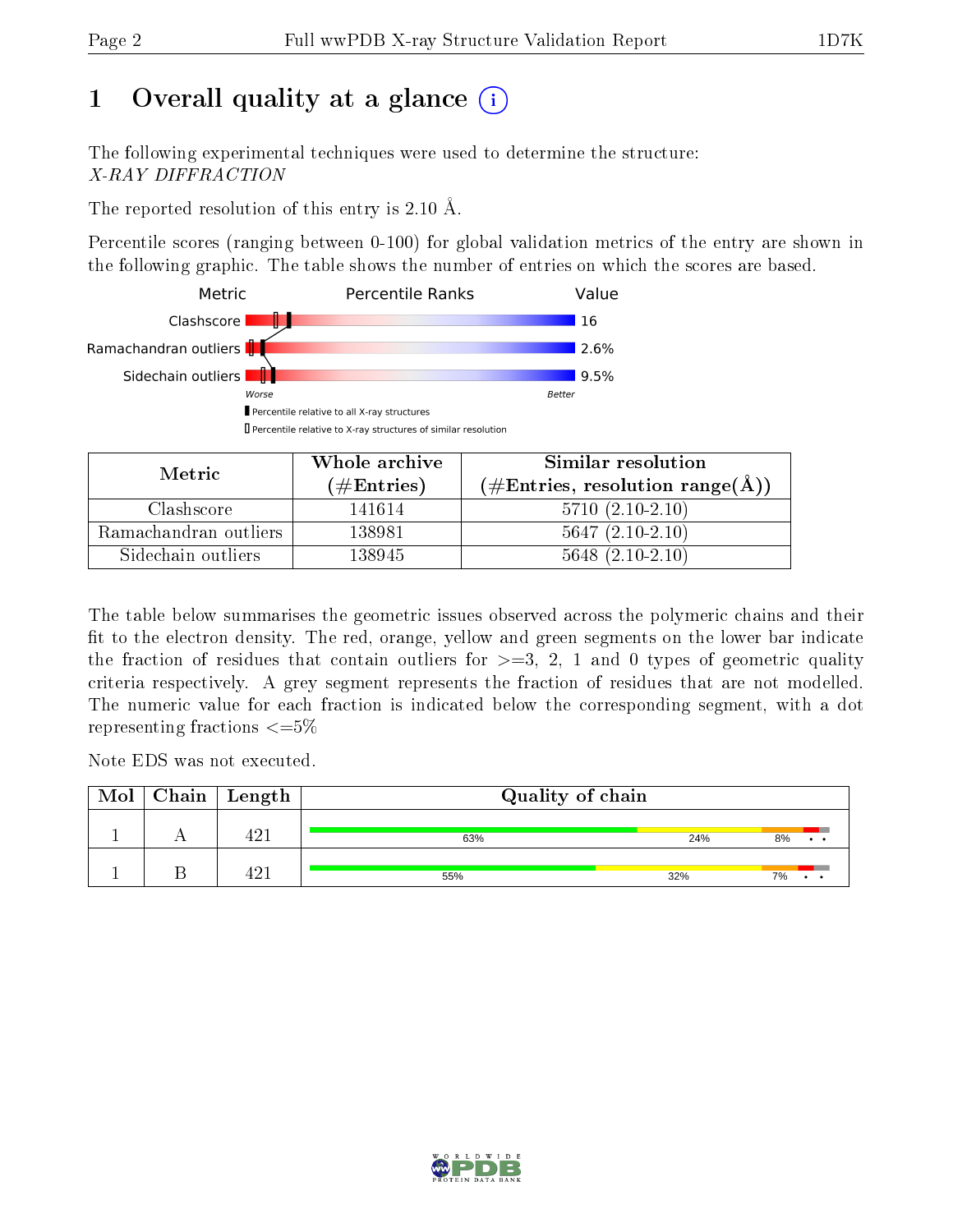# 2 Entry composition (i)

There are 2 unique types of molecules in this entry. The entry contains 6824 atoms, of which 0 are hydrogens and 0 are deuteriums.

In the tables below, the ZeroOcc column contains the number of atoms modelled with zero occupancy, the AltConf column contains the number of residues with at least one atom in alternate conformation and the Trace column contains the number of residues modelled with at most 2 atoms.

Molecule 1 is a protein called HUMAN ORNITHINE DECARBOXYLASE.

| Mol | Chain   Residues |       |                        | Atoms      |                         |              |    | $\text{ZeroOcc}$   AltConf   Trace |  |
|-----|------------------|-------|------------------------|------------|-------------------------|--------------|----|------------------------------------|--|
|     | 412              | Total | 3242 2073 537 610 1 21 | - N        |                         | $\mathbf{P}$ |    |                                    |  |
|     | 407              | 3181  | Total C<br>2037        | - N<br>531 | $\left( \right)$<br>591 | $\mathbf{P}$ | 21 |                                    |  |

There are 4 discrepancies between the modelled and reference sequences:

| Chain | Residue | Modelled   Actual |      | Comment | Reference                   |
|-------|---------|-------------------|------|---------|-----------------------------|
|       | 349     | ARG               | LYS  |         | CONFLICT $\vert$ UNP P11926 |
|       | 415     | -GLN              | -GLI |         | CONFLICT   UNP P11926       |
| R     | 349     | ARG               | LVS  |         | CONFLICT   UNP P11926       |
|       | 415     | GL N              | GL F |         | CONFLICT   UNP P11926       |

• Molecule 2 is water.

|  | Mol   Chain   Residues | Atoms               | $ZeroOcc \   \$ AltConf |
|--|------------------------|---------------------|-------------------------|
|  | 219                    | Total<br>219<br>219 |                         |
|  | 182                    | Total<br>182<br>182 |                         |

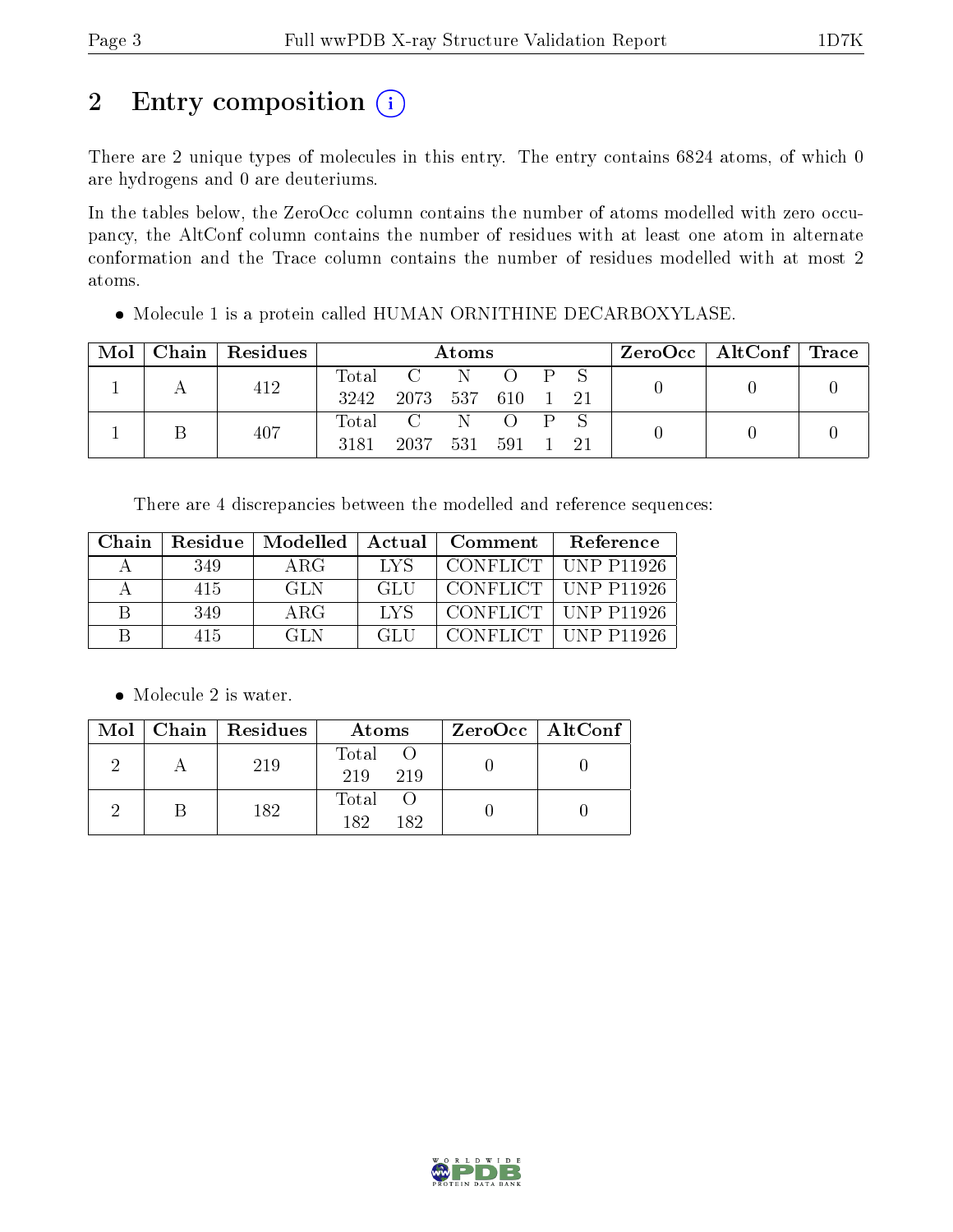## 3 Residue-property plots  $(i)$

These plots are drawn for all protein, RNA and DNA chains in the entry. The first graphic for a chain summarises the proportions of the various outlier classes displayed in the second graphic. The second graphic shows the sequence view annotated by issues in geometry. Residues are colorcoded according to the number of geometric quality criteria for which they contain at least one outlier: green  $= 0$ , yellow  $= 1$ , orange  $= 2$  and red  $= 3$  or more. Stretches of 2 or more consecutive residues without any outlier are shown as a green connector. Residues present in the sample, but not in the model, are shown in grey.

Note EDS was not executed.



• Molecule 1: HUMAN ORNITHINE DECARBOXYLASE

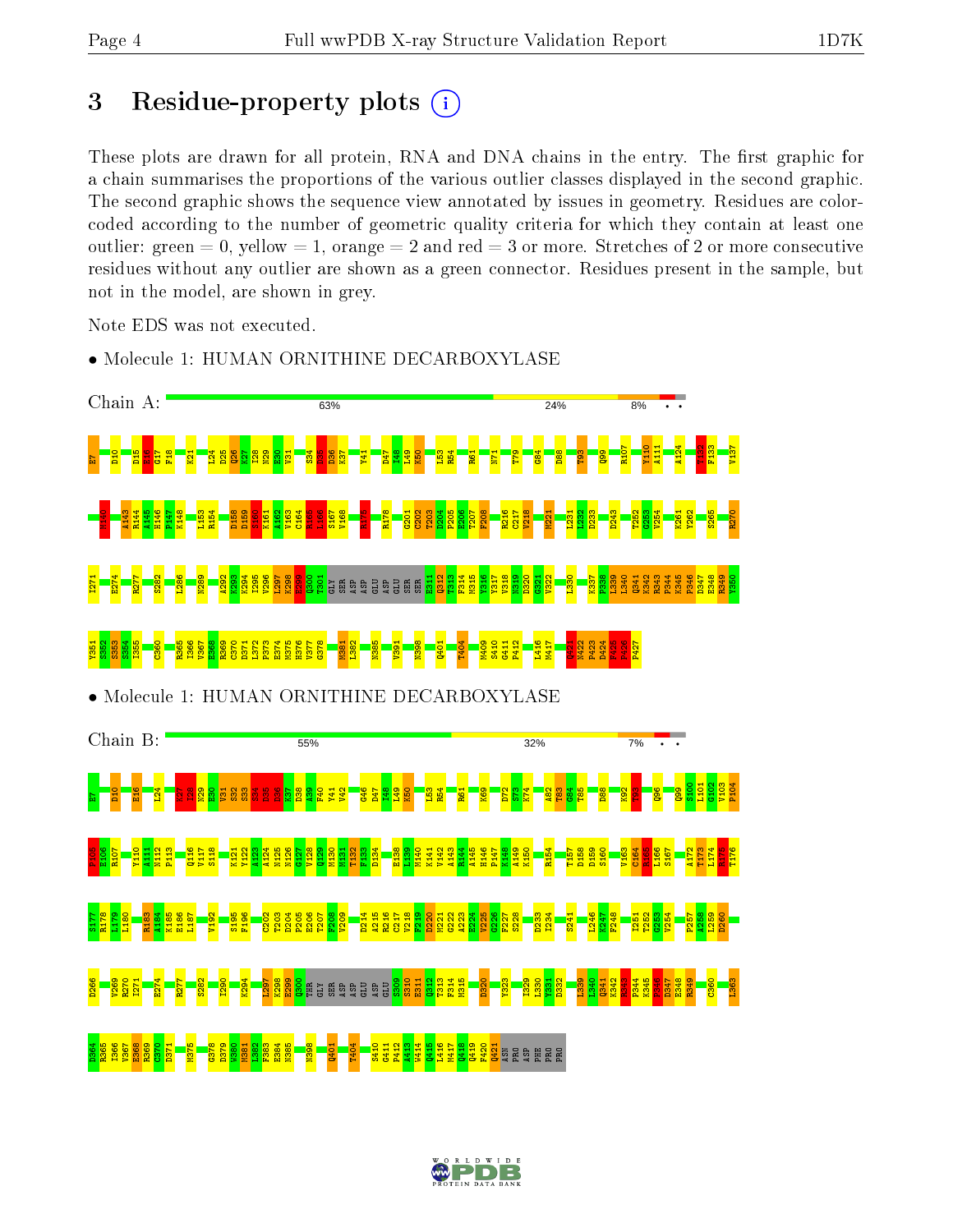# 4 Data and refinement statistics  $(i)$

Xtriage (Phenix) and EDS were not executed - this section is therefore incomplete.

| Property                               | Value                                              | Source    |  |
|----------------------------------------|----------------------------------------------------|-----------|--|
| Space group                            | P 21 21 21                                         | Depositor |  |
| Cell constants                         | $107.45\text{\AA}$<br>$61.68\text{\AA}$<br>139.71Å | Depositor |  |
| a, b, c, $\alpha$ , $\beta$ , $\gamma$ | $90.00^\circ$<br>$90.00^\circ$<br>$90.00^\circ$    |           |  |
| Resolution (A)                         | 30.50<br>$-2.10$                                   | Depositor |  |
| % Data completeness                    | (Not available) $(30.50-2.10)$                     | Depositor |  |
| in resolution range)                   |                                                    |           |  |
| $\mathrm{R}_{merge}$                   | 0.07                                               | Depositor |  |
| $\mathrm{R}_{sym}$                     | (Not available)                                    | Depositor |  |
| Refinement program                     | <b>REFMAC</b>                                      | Depositor |  |
| $R, R_{free}$                          | 0.212<br>0.288                                     | Depositor |  |
| Estimated twinning fraction            | No twinning to report.                             | Xtriage   |  |
| Total number of atoms                  | 6824                                               | wwPDB-VP  |  |
| Average B, all atoms $(A^2)$           | 26.0                                               | wwPDB-VP  |  |

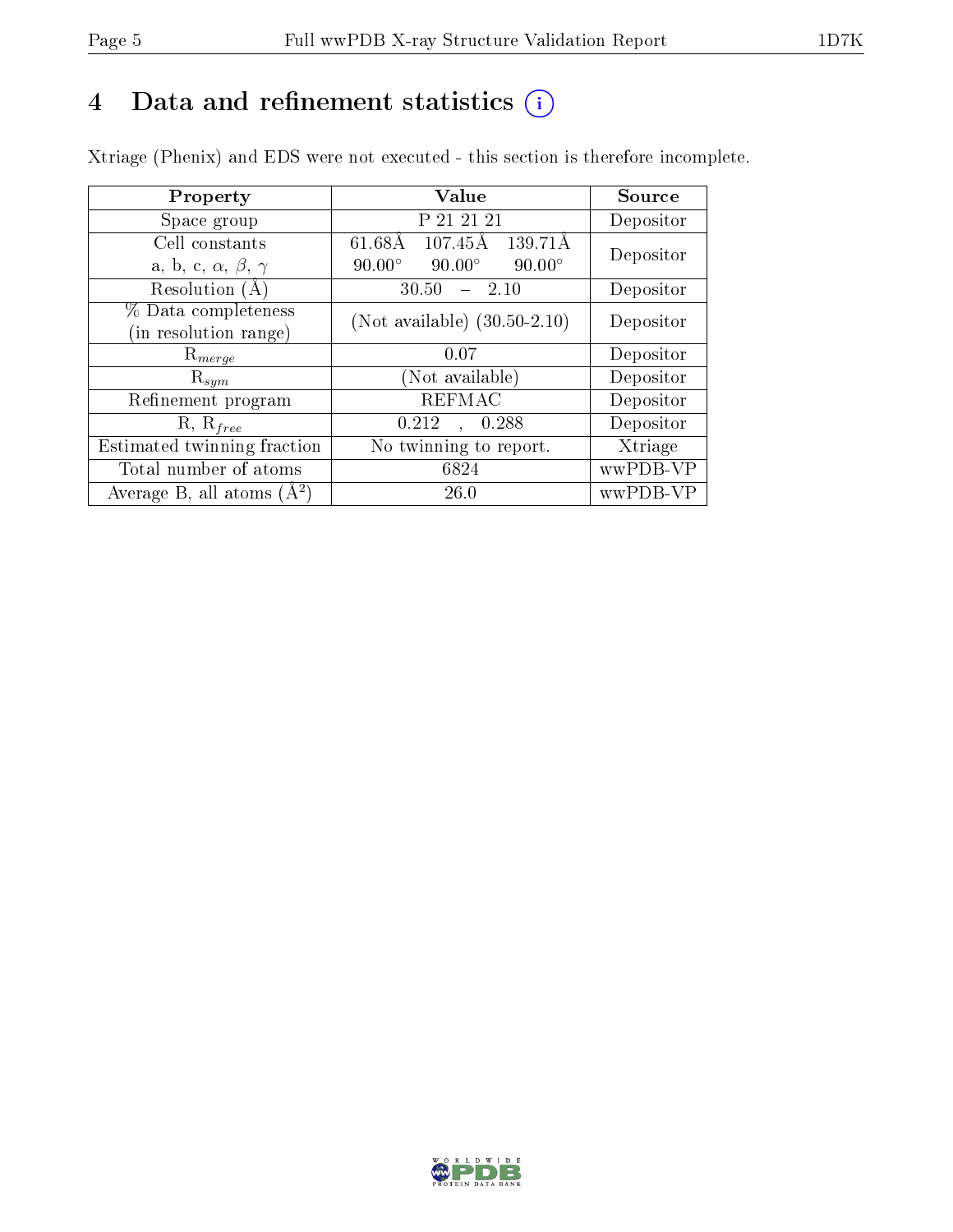# 5 Model quality  $(i)$

## 5.1 Standard geometry  $(i)$

Bond lengths and bond angles in the following residue types are not validated in this section: LLP

The Z score for a bond length (or angle) is the number of standard deviations the observed value is removed from the expected value. A bond length (or angle) with  $|Z| > 5$  is considered an outlier worth inspection. RMSZ is the root-mean-square of all Z scores of the bond lengths (or angles).

| Mol | Chain  |      | Bond lengths | Bond angles |                     |  |
|-----|--------|------|--------------|-------------|---------------------|--|
|     |        | RMSZ | $\# Z  > 5$  | RMSZ        | # $ Z  > 5$         |  |
|     |        | 0.80 | 0/3291       | 1.78        | $57/4458$ $(1.3\%)$ |  |
|     |        | 0.78 | 0/3226       | 1.84        | $76/4367$ $(1.7\%)$ |  |
| AП  | $A$ ll | 0.79 | 0/6517       | 1.81        | $133/8825(1.5\%)$   |  |

Chiral center outliers are detected by calculating the chiral volume of a chiral center and verifying if the center is modelled as a planar moiety or with the opposite hand.A planarity outlier is detected by checking planarity of atoms in a peptide group, atoms in a mainchain group or atoms of a sidechain that are expected to be planar.

| Mol | Chain $\#$ Chirality outliers $\#$ Planarity outliers |  |
|-----|-------------------------------------------------------|--|
|     |                                                       |  |
|     |                                                       |  |
|     |                                                       |  |

There are no bond length outliers.

All (133) bond angle outliers are listed below:

| Mol | Chain | Res | <b>Type</b> | Atoms        | Z        | Observed $(^\circ)$ | Ideal (°) |
|-----|-------|-----|-------------|--------------|----------|---------------------|-----------|
|     | В     | 61  | $\rm{ARG}$  | $CD-NE- CZ$  | 34.11    | 171.35              | 123.60    |
| 1   | В     | 35  | <b>ASP</b>  | $CB-CG-OD1$  | 17.21    | 133.79              | 118.30    |
| 1   | А     | 61  | $\rm{ARG}$  | $NE-CZ-NH1$  | 16.90    | 128.75              | 120.30    |
|     | В     | 61  | $\rm{ARG}$  | $NE$ -CZ-NH1 | 13.85    | 127.23              | 120.30    |
| 1   | А     | 425 | PHE         | $CB-CG-CD1$  | 13.07    | 129.95              | 120.80    |
| 1   | А     | 144 | $\rm{ARG}$  | $NE-CZ-NH1$  | 13.06    | 126.83              | 120.30    |
| 1   | В     | 107 | $\rm{ARG}$  | $NE-CZ-NH2$  | $-12.45$ | 114.08              | 120.30    |
| 1   | А     | 365 | $\rm{ARG}$  | $CD-NE- CZ$  | 12.03    | 140.44              | 123.60    |
| 1   | B     | 47  | <b>ASP</b>  | $CB-CG-OD2$  | 11.17    | 128.36              | 118.30    |
| 1   | А     | 144 | $\rm{ARG}$  | $CD-NE- CZ$  | 11.16    | 139.22              | 123.60    |
|     | А     | 54  | $\rm{ARG}$  | $NE-CZ-NH1$  | $-11.12$ | 114.74              | 120.30    |
| 1   | В     | 107 | ${\rm ARG}$ | $NE-CZ-NH1$  | 10.58    | 125.59              | 120.30    |

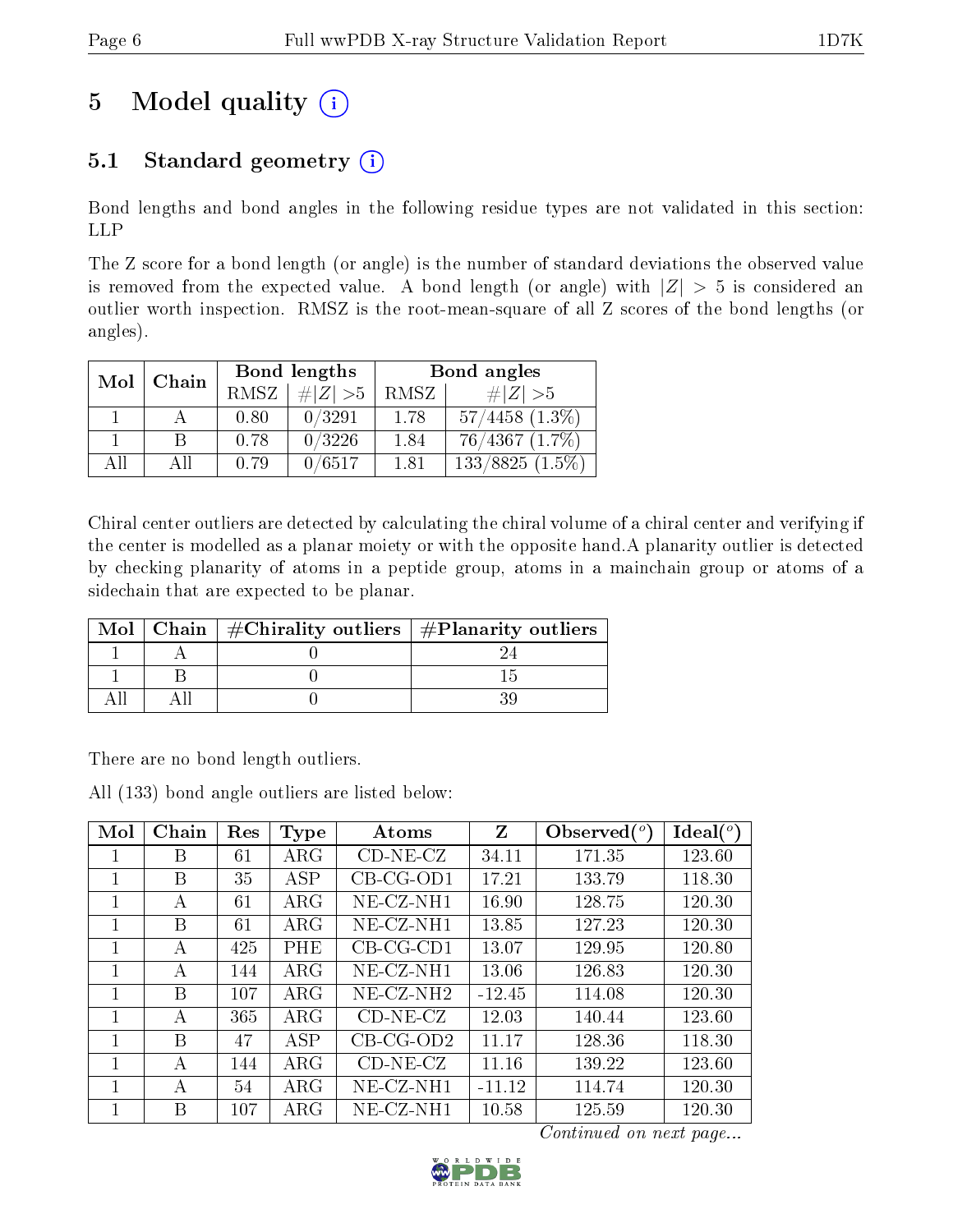|--|

| Continued from previous page |  |  |
|------------------------------|--|--|

| Mol            | Chain                   | Res | <b>Type</b>             | Atoms                          | $\overline{\mathbf{Z}}$ | Observed $\overline{(^{\circ})}$ | Ideal $(°)$ |
|----------------|-------------------------|-----|-------------------------|--------------------------------|-------------------------|----------------------------------|-------------|
| $\mathbf{1}$   | А                       | 61  | $\rm{ARG}$              | $CD-NE-CZ$                     | 10.40                   | 138.16                           | 123.60      |
| $\mathbf{1}$   | $\bf{A}$                | 202 | <b>CYS</b>              | $CA-CB-SG$                     | 10.08                   | 132.14                           | 114.00      |
| $\overline{1}$ | $\overline{B}$          | 320 | <b>ASP</b>              | $CB-CG-OD1$                    | 10.02                   | 127.31                           | 118.30      |
| $\mathbf{1}$   | $\bf{A}$                | 61  | $\rm{ARG}$              | NE-CZ-NH <sub>2</sub>          | $-10.00$                | 115.30                           | 120.30      |
| $\mathbf{1}$   | $\mathbf{A}$            | 140 | <b>MET</b>              | $CA-CB-CG$                     | 9.86                    | 130.06                           | 113.30      |
| $\mathbf{1}$   | B                       | 165 | $\rm{ARG}$              | $CD-NE- CZ$                    | 9.85                    | 137.39                           | 123.60      |
| $\mathbf{1}$   | $\boldsymbol{A}$        | 47  | ASP                     | $CB-CG-OD2$                    | 9.72                    | 127.05                           | 118.30      |
| $\mathbf{1}$   | B                       | 365 | $AR\overline{G}$        | $NE- CZ-NH1$                   | $-9.29$                 | 115.65                           | 120.30      |
| $\mathbf{1}$   | $\bf{A}$                | 277 | $\rm{ARG}$              | NE-CZ-NH <sub>2</sub>          | 8.68                    | 124.64                           | 120.30      |
| $\mathbf{1}$   | A                       | 10  | ASP                     | $CB-CG-OD2$                    | 8.68                    | 126.11                           | 118.30      |
| $\mathbf{1}$   | B                       | 175 | $\rm{ARG}$              | $CD-NE- CZ$                    | 8.60                    | 135.64                           | 123.60      |
| $\mathbf{1}$   | $\bf{A}$                | 154 | $\rm{ARG}$              | $NE$ -CZ-NH <sub>2</sub>       | $-8.51$                 | 116.04                           | 120.30      |
| $\mathbf{1}$   | A                       | 299 | GLU                     | $CA-CB-CG$                     | 8.51                    | 132.12                           | 113.40      |
| $\mathbf{1}$   | $\, {\bf B}$            | 28  | ILE                     | $CA$ -CB-CG2                   | 8.50                    | 127.91                           | 110.90      |
| $\mathbf{1}$   | $\boldsymbol{A}$        | 132 | <b>THR</b>              | $N$ -CA-CB                     | $-8.41$                 | 94.31                            | 110.30      |
| $\mathbf{1}$   | $\boldsymbol{B}$        | 381 | <b>MET</b>              | $CA-CB-CG$                     | 8.39                    | 127.57                           | 113.30      |
| $\mathbf{1}$   | B                       | 16  | <b>GLU</b>              | $CA-C-N$                       | 8.13                    | 132.46                           | 116.20      |
| $\mathbf{1}$   | B                       | 54  | $\rm{ARG}$              | NE-CZ-NH <sub>2</sub>          | $8.11\,$                | 124.35                           | 120.30      |
| $\mathbf{1}$   | $\boldsymbol{A}$        | 216 | $\rm{ARG}$              | $\overline{\text{NE}}$ -CZ-NH1 | 8.06                    | 124.33                           | 120.30      |
| $\mathbf{1}$   | $\boldsymbol{B}$        | 110 | <b>TYR</b>              | $CB-CG-CD1$                    | 8.00                    | 125.80                           | 121.00      |
| $\mathbf{1}$   | $\bf{A}$                | 88  | ASP                     | $CB-CG-OD1$                    | 7.90                    | 125.41                           | 118.30      |
| $\overline{1}$ | $\overline{\mathrm{B}}$ | 10  | $\overline{\text{ASP}}$ | $CA-CB-CG$                     | 7.80                    | 130.57                           | 113.40      |
| $\mathbf{1}$   | B                       | 38  | ASP                     | $CB-CG-OD1$                    | 7.80                    | 125.32                           | 118.30      |
| $\mathbf{1}$   | $\boldsymbol{B}$        | 88  | $\overline{\text{ASP}}$ | $CB-CG-OD2$                    | 7.75                    | 125.27                           | 118.30      |
| $\mathbf{1}$   | $\bf{A}$                | 17  | <b>GLY</b>              | $\overline{C}$ -N-CA           | 7.63                    | 140.76                           | 121.70      |
| $\mathbf{1}$   | $\bf{A}$                | 233 | ASP                     | $CB-CG-OD2$                    | $-7.60$                 | 111.46                           | 118.30      |
| $\mathbf{1}$   | B                       | 384 | <b>GLU</b>              | $OE1$ -CD-OE2                  | $-7.53$                 | 114.26                           | 123.30      |
| $\mathbf{1}$   | $\, {\bf B}$            | 369 | $\rm{ARG}$              | NE-CZ-NH <sub>2</sub>          | $-7.53$                 | 116.53                           | 120.30      |
| $\mathbf{1}$   | $\, {\bf B}$            | 220 | <b>ASP</b>              | $CB-CG-OD1$                    | 7.20                    | 124.78                           | 118.30      |
| 1              | $\boldsymbol{B}$        | 365 | $\rm{ARG}$              | NH1-CZ-NH2                     | 7.16                    | 127.27                           | 119.40      |
| $\mathbf{1}$   | А                       | 371 | ASP                     | $CB-CG-OD2$                    | 7.14                    | 124.72                           | 118.30      |
| 1              | A                       | 110 | TYR.                    | $CA-CB-CG$                     | 7.13                    | 126.96                           | 113.40      |
| $\mathbf{1}$   | B                       | 332 | ASP                     | $CB-CG-OD1$                    | 7.12                    | 124.70                           | 118.30      |
| $\mathbf{1}$   | B                       | 35  | ASP                     | OD1-CG-OD2                     | $-7.10$                 | 109.81                           | 123.30      |
| $\mathbf{1}$   | B                       | 365 | $\rm{ARG}$              | $CD-NE-CZ$                     | 7.09                    | 133.52                           | 123.60      |
| $\mathbf{1}$   | A                       | 426 | $\overline{\text{PRO}}$ | $N$ -CA-C                      | 7.08                    | 130.52                           | 112.10      |
| $\mathbf{1}$   | А                       | 143 | ALA                     | $O-C-N$                        | $-7.08$                 | 111.37                           | 122.70      |
| $\mathbf{1}$   | A                       | 365 | $\rm{ARG}$              | NE-CZ-NH1                      | 7.02                    | 123.81                           | 120.30      |
| $\mathbf{1}$   | А                       | 277 | $\rm{ARG}$              | NE-CZ-NH1                      | $-6.96$                 | $116.\overline{82}$              | 120.30      |
| $\mathbf{1}$   | $\mathbf{B}$            | 35  | <b>ASP</b>              | $N-CA-CB$                      | 6.94                    | 123.10                           | 110.60      |
| $\mathbf{1}$   | B                       | 360 | $\overline{\text{CYS}}$ | $CA-CB-SG$                     | $-6.93$                 | 101.52                           | 114.00      |
| $\mathbf{1}$   | A                       | 132 | <b>THR</b>              | OG1-CB-CG2                     | 6.92                    | 125.91                           | 110.00      |

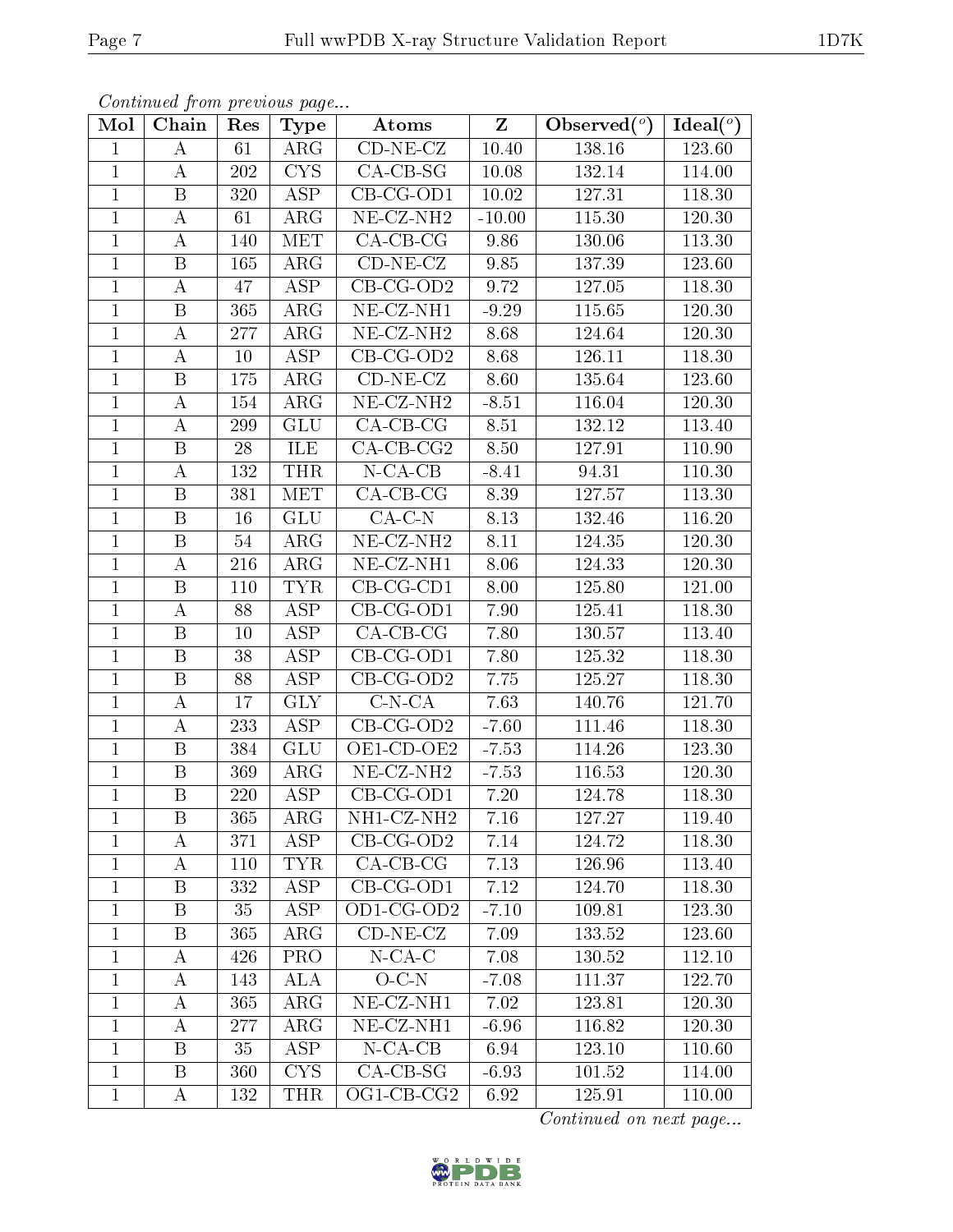|--|--|

|                | <i>Continued from previous page</i> |                  |                         |                                |                         |                |          |
|----------------|-------------------------------------|------------------|-------------------------|--------------------------------|-------------------------|----------------|----------|
| Mol            | Chain                               | Res              | <b>Type</b>             | <b>Atoms</b>                   | $\overline{\textbf{Z}}$ | Observed $(°)$ | Ideal(°) |
| $\mathbf{1}$   | А                                   | 270              | $\overline{\text{ARG}}$ | $\overline{\text{NE- CZ-NH2}}$ | $-6.86$                 | 116.87         | 120.30   |
| $\overline{1}$ | A                                   | 425              | PHE                     | $CB-CG-CD2$                    | $-6.73$                 | 116.09         | 120.80   |
| $\mathbf{1}$   | B                                   | 16               | GLU                     | $O-C-N$                        | $-6.69$                 | 111.83         | 123.20   |
| $\mathbf{1}$   | A                                   | 421              | <b>GLN</b>              | $N$ -CA-CB                     | 6.62                    | 122.52         | 110.60   |
| $\mathbf{1}$   | А                                   | 381              | <b>MET</b>              | $CA-CB-CG$                     | 6.59                    | 124.51         | 113.30   |
| $\overline{1}$ | B                                   | 347              | <b>ASP</b>              | $CB$ -CA-C                     | 6.52                    | 123.43         | 110.40   |
| $\mathbf{1}$   | B                                   | 365              | $\rm{ARG}$              | NE-CZ-NH <sub>2</sub>          | $-6.47$                 | 117.06         | 120.30   |
| $\mathbf{1}$   | $\overline{B}$                      | 27               | <b>LYS</b>              | $CD-CE-NZ$                     | 6.47                    | 126.58         | 111.70   |
| 1              | A                                   | 154              | $\rm{ARG}$              | NH1-CZ-NH2                     | 6.46                    | 126.50         | 119.40   |
| $\mathbf{1}$   | $\boldsymbol{B}$                    | $\overline{1}34$ | $\overline{\text{ASP}}$ | $CB-CG-OD2$                    | $-6.46$                 | 112.49         | 118.30   |
| $\mathbf{1}$   | B                                   | 10               | <b>ASP</b>              | $N$ -CA-CB                     | 6.43                    | 122.17         | 110.60   |
| $\mathbf{1}$   | A                                   | 165              | $\rm{ARG}$              | $CG$ - $CD$ - $NE$             | 6.42                    | 125.29         | 111.80   |
| $\mathbf{1}$   | B                                   | 34               | <b>SER</b>              | $N$ -CA-C                      | 6.39                    | 128.26         | 111.00   |
| $\mathbf{1}$   | B                                   | 183              | ARG                     | NE-CZ-NH <sub>2</sub>          | $-6.33$                 | 117.13         | 120.30   |
| $\mathbf{1}$   | $\boldsymbol{B}$                    | 368              | <b>GLU</b>              | OE1-CD-OE2                     | $-6.31$                 | 115.73         | 123.30   |
| $\mathbf{1}$   | B                                   | 277              | $\rm{ARG}$              | $NE- CZ-NH1$                   | 6.23                    | 123.41         | 120.30   |
| $\mathbf{1}$   | B                                   | 379              | <b>ASP</b>              | CB-CG-OD1                      | 6.21                    | 123.89         | 118.30   |
| 1              | А                                   | 425              | PHE                     | $CG$ - $CD$ 2- $CE$ 2          | 6.13                    | 127.55         | 120.80   |
| $\mathbf{1}$   | A                                   | 221              | <b>MET</b>              | $CA$ -CB-CG                    | 6.12                    | 123.71         | 113.30   |
| $\mathbf{1}$   | А                                   | 208              | PHE                     | $CB-CG-CD1$                    | 6.09                    | 125.06         | 120.80   |
| $\overline{1}$ | $\boldsymbol{B}$                    | 349              | ARG                     | $N$ -CA-CB                     | $-6.08$                 | 99.65          | 110.60   |
| $\mathbf{1}$   | $\boldsymbol{B}$                    | 93               | <b>THR</b>              | $O-C-N$                        | $-6.04$                 | 113.05         | 122.70   |
| $\mathbf{1}$   | B                                   | 31               | <b>VAL</b>              | $CA-C-O$                       | 6.00                    | 132.71         | 120.10   |
| $\mathbf{1}$   | B                                   | 154              | $\rm{ARG}$              | $NE- CZ-NH2$                   | $-6.00$                 | 117.30         | 120.30   |
| $\mathbf{1}$   | B                                   | 346              | PRO                     | $O-C-N$                        | $-6.00$                 | 113.10         | 122.70   |
| $\overline{1}$ | A                                   | 154              | $\rm{ARG}$              | $\overline{\text{NE- CZ-NH1}}$ | $-5.97$                 | 117.32         | 120.30   |
| $\overline{1}$ | A                                   | 110              | <b>TYR</b>              | $CB-CG-CD2$                    | 5.95                    | 124.57         | 121.00   |
| $\mathbf 1$    | $\boldsymbol{A}$                    | 175              | $\rm{ARG}$              | $CD-NE- CZ$                    | 5.94                    | 131.92         | 123.60   |
| 1              | $\mathbf B$                         | $50\,$           | $\overline{\text{LYS}}$ | $CA-CB-CG$                     | 5.93                    | 126.45         | 113.40   |
| $\mathbf{1}$   | B                                   | 347              | ASP                     | $CA-C-N$                       | $-5.93$                 | 104.15         | 117.20   |
| $\mathbf{1}$   | А                                   | 54               | $\rm{ARG}$              | NE-CZ-NH <sub>2</sub>          | 5.93                    | 123.27         | 120.30   |
| $\mathbf{1}$   | А                                   | 231              | <b>LEU</b>              | $CA-CB-CG$                     | $-5.88$                 | 101.78         | 115.30   |
| $\mathbf 1$    | Α                                   | 391              | <b>VAL</b>              | $CG1$ - $CB$ - $CG2$           | $-5.80$                 | 101.61         | 110.90   |
| $\mathbf{1}$   | A                                   | 166              | <b>LEU</b>              | $CA-CB-CG$                     | 5.75                    | 128.52         | 115.30   |
| $\mathbf{1}$   | B                                   | 35               | ASP                     | $CA-CB-CG$                     | 5.75                    | 126.05         | 113.40   |
| $\mathbf{1}$   | B                                   | 260              | ASP                     | $CB-CG-OD2$                    | 5.75                    | 123.47         | 118.30   |
| 1              | Β                                   | 369              | $\rm{ARG}$              | NH1-CZ-NH2                     | 5.75                    | 125.72         | 119.40   |
| $\mathbf{1}$   | A                                   | 203              | <b>THR</b>              | $CA$ -CB-CG2                   | 5.74                    | 120.44         | 112.40   |
| $\mathbf{1}$   | B                                   | 347              | ASP                     | $CA-C-O$                       | 5.72                    | 132.11         | 120.10   |
| $\mathbf{1}$   | А                                   | 218              | VAL                     | $O-C-N$                        | $-5.71$                 | 113.57         | 122.70   |
| $\mathbf{1}$   | Β                                   | 116              | <b>GLN</b>              | $CA-CB-CG$                     | 5.67                    | 125.88         | 113.40   |
| $\mathbf{1}$   | А                                   | 252              | <b>THR</b>              | $CA-CB-CG2$                    | $-5.59$                 | 104.57         | 112.40   |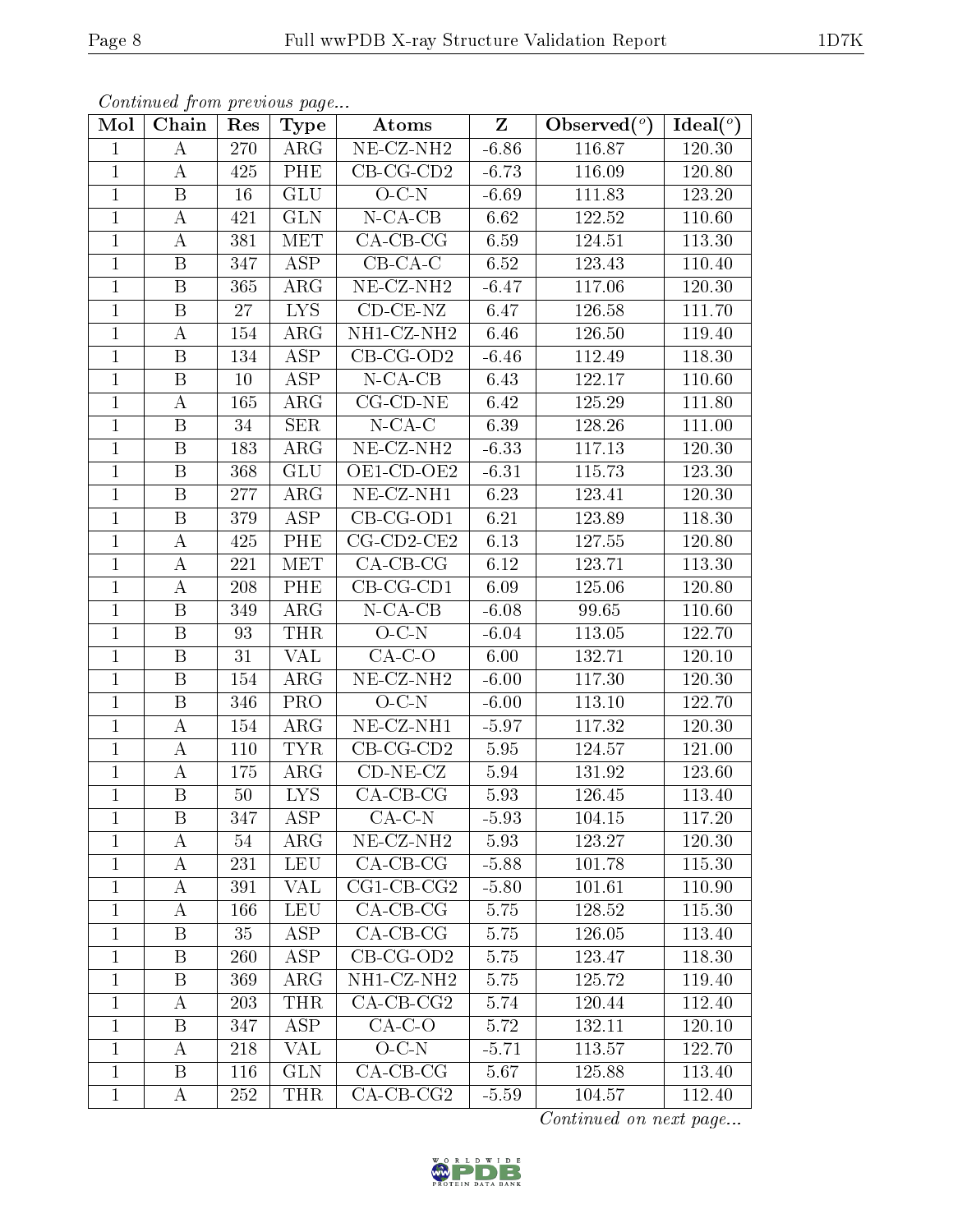| Mol            | Chain                   | Res | <b>Type</b>             | Atoms              | $Z_{\parallel}$ | Observed $(°)$ | Ideal(°) |
|----------------|-------------------------|-----|-------------------------|--------------------|-----------------|----------------|----------|
| $\mathbf{1}$   | $\mathbf B$             | 61  | $\rm{ARG}$              | NE-CZ-NH2          | $-5.57$         | 117.52         | 120.30   |
| $\mathbf{1}$   | B                       | 215 | <b>ALA</b>              | $CB-CA-C$          | $-5.56$         | 101.75         | 110.10   |
| $\mathbf{1}$   | $\boldsymbol{B}$        | 110 | <b>TYR</b>              | $CB-CG-CD2$        | $-5.55$         | 117.67         | 121.00   |
| $\mathbf{1}$   | $\, {\bf B}$            | 36  | ASP                     | $CA-C-O$           | 5.53            | 131.72         | 120.10   |
| $\mathbf{1}$   | B                       | 311 | GLU                     | $CB-CA-C$          | $-5.53$         | 99.34          | 110.40   |
| $\mathbf{1}$   | А                       | 107 | $\rm{ARG}$              | $NE- CZ-NH2$       | 5.52            | 123.06         | 120.30   |
| $\mathbf{1}$   | $\mathbf B$             | 33  | <b>SER</b>              | $CA-C-N$           | 5.49            | 129.28         | 117.20   |
| $\overline{1}$ | $\overline{B}$          | 401 | GLN                     | $O-C-N$            | $-5.49$         | 113.92         | 122.70   |
| $\mathbf{1}$   | B                       | 363 | <b>LEU</b>              | $N$ -CA-CB         | $-5.45$         | 99.50          | 110.40   |
| $\overline{1}$ | $\boldsymbol{A}$        | 320 | $\overline{\text{ASP}}$ | $CB-CG-OD1$        | $5.45\,$        | 123.21         | 118.30   |
| $\mathbf{1}$   | А                       | 318 | <b>VAL</b>              | $O-C-N$            | $-5.44$         | 113.99         | 122.70   |
| $\overline{1}$ | $\boldsymbol{A}$        | 404 | <b>THR</b>              | $O-C-N$            | $-5.44$         | 114.00         | 122.70   |
| $\mathbf{1}$   | $\boldsymbol{B}$        | 343 | $\rm{ARG}$              | $NE- CZ-NH1$       | 5.43            | 123.02         | 120.30   |
| $\mathbf{1}$   | $\boldsymbol{A}$        | 88  | <b>ASP</b>              | OD1-CG-OD2         | $-5.40$         | 113.04         | 123.30   |
| $\mathbf{1}$   | $\mathbf{B}$            | 310 | <b>SER</b>              | $O-C-N$            | $-5.39$         | 114.07         | 122.70   |
| $\mathbf{1}$   | $\boldsymbol{B}$        | 72  | ASP                     | CB-CG-OD2          | 5.38            | 123.14         | 118.30   |
| $\overline{1}$ | $\, {\bf B}$            | 339 | <b>LEU</b>              | $CA-CB-CG$         | 5.37            | 127.66         | 115.30   |
| $\mathbf{1}$   | $\, {\bf B}$            | 27  | ${\rm LYS}$             | $CG$ - $CD$ - $CE$ | 5.37            | 128.01         | 111.90   |
| $\mathbf{1}$   | $\, {\bf B}$            | 35  | <b>ASP</b>              | $CB-CA-C$          | 5.36            | 121.11         | 110.40   |
| $\mathbf{1}$   | А                       | 216 | $\rm{ARG}$              | $CG$ - $CD$ - $NE$ | 5.33            | 123.00         | 111.80   |
| $\mathbf{1}$   | $\, {\bf B}$            | 311 | GLU                     | $CA-CB-CG$         | 5.33            | 125.12         | 113.40   |
| $\mathbf{1}$   | $\boldsymbol{B}$        | 371 | $\overline{\text{ASP}}$ | $CB-CG-OD1$        | 5.27            | 123.04         | 118.30   |
| $\mathbf{1}$   | A                       | 133 | PHE                     | $O-C-N$            | 5.19            | 131.01         | 122.70   |
| $\mathbf{1}$   | B                       | 41  | <b>TYR</b>              | $CB-CG-CD2$        | $-5.16$         | 117.90         | 121.00   |
| $\mathbf{1}$   | А                       | 144 | $\rm{ARG}$              | NH1-CZ-NH2         | $-5.15$         | 113.73         | 119.40   |
| $\mathbf{1}$   | B                       | 50  | LYS.                    | $CD$ - $CE$ - $NZ$ | $5.15\,$        | 123.54         | 111.70   |
| $\overline{1}$ | $\boldsymbol{B}$        | 112 | <b>ASN</b>              | $N$ -CA-CB         | $-5.15$         | 101.33         | 110.60   |
| $\mathbf{1}$   | B                       | 378 | GLY                     | $N$ -CA-C          | 5.15            | 125.97         | 113.10   |
| $\overline{1}$ | $\overline{\mathrm{B}}$ | 228 | SER                     | $N$ -CA-CB         | $-5.14$         | 102.79         | 110.50   |
| $\perp$        | Β                       | 369 | $\rm{ARG}$              | $NE-CZ-NH1$        | -5.14           | 117.73         | 120.30   |
| $\mathbf{1}$   | B                       | 270 | $\rm{ARG}$              | $NE- CZ-NH2$       | $-5.10$         | 117.75         | 120.30   |
| 1              | A                       | 16  | <b>GLU</b>              | $CA-C-N$           | 5.07            | 126.33         | 116.20   |
| 1              | А                       | 110 | <b>TYR</b>              | $O-C-N$            | $-5.06$         | 114.61         | 122.70   |
| $\mathbf{1}$   | Β                       | 323 | <b>TYR</b>              | $CB-CG-CD1$        | 5.02            | 124.01         | 121.00   |
| $\mathbf{1}$   | А                       | 339 | <b>LEU</b>              | $CB-CA-C$          | $-5.02$         | 100.66         | 110.20   |
| $\mathbf{1}$   | Β                       | 88  | ASP                     | $OD1$ -CG- $OD2$   | $-5.02$         | 113.76         | 123.30   |
| $\mathbf{1}$   | Β                       | 28  | ILE                     | $O-C-N$            | $-5.02$         | 114.67         | 122.70   |

There are no chirality outliers.

All (39) planarity outliers are listed below:

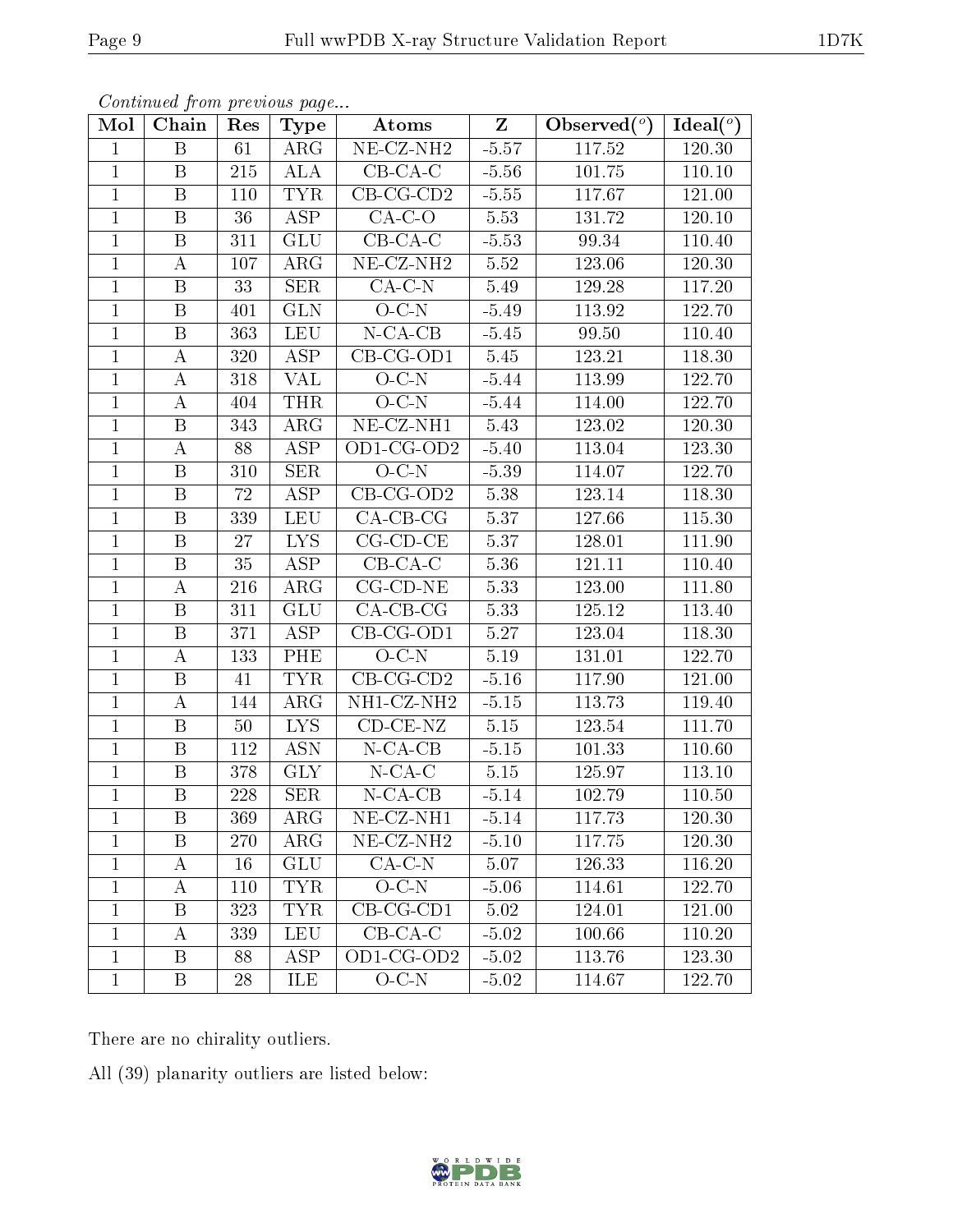| Mol            | Chain                   | Res              | Type                      | Group                            |
|----------------|-------------------------|------------------|---------------------------|----------------------------------|
| $\mathbf{1}$   | А                       | 124              | $\overline{\rm ALA}$      | Mainchain                        |
| $\overline{1}$ | $\overline{\rm A}$      | 143              | $\overline{\rm ALA}$      | Mainchain                        |
| $\mathbf{1}$   | $\boldsymbol{A}$        | 158              | $\overline{\text{ASP}}$   | Peptide                          |
| $\overline{1}$ | $\overline{\rm A}$      | 16               | $\overline{{\rm GLU}}$    | Peptide                          |
| $\overline{1}$ | $\overline{\rm A}$      | 160              | SER                       | Peptide                          |
| $\overline{1}$ | $\overline{\rm A}$      | $\overline{161}$ | $\overline{\text{LYS}}$   | Peptide                          |
| $\overline{1}$ | $\overline{\rm A}$      | $\overline{165}$ | ARG                       | Peptide                          |
| $\mathbf 1$    | $\overline{A}$          | 201              | <b>GLY</b>                | Peptide                          |
| $\overline{1}$ | $\overline{\rm A}$      | 208              | PHE                       | Mainchain                        |
| $\overline{1}$ | $\overline{A}$          | 26               | $\overline{\text{GLN}}$   | Peptide                          |
| $\overline{1}$ | $\overline{\rm A}$      | $\overline{271}$ | $\overline{\rm ILE}$      | $\overline{\text{Mainchain}}$    |
| $\mathbf{1}$   | $\overline{\rm A}$      | 274              | GLU                       | $\overline{\mathrm{M}}$ ainchain |
| $\mathbf{1}$   | $\overline{\rm A}$      | 29               | <b>ASN</b>                | Mainchain                        |
| $\overline{1}$ | $\overline{A}$          | 297              | $\overline{\text{LEU}}$   | Peptide                          |
| $\overline{1}$ | $\overline{\rm A}$      | $\overline{342}$ | $\overline{\text{LYS}}$   | Peptide                          |
| $\overline{1}$ | $\overline{A}$          | 343              | $\widehat{\text{ARG}}$    | Peptide                          |
| $\overline{1}$ | $\overline{\rm A}$      | 35               | $\overline{\text{ASP}}$   | Peptide                          |
| $\overline{1}$ | $\overline{\rm A}$      | 421              | $\overline{\text{GLN}}$   | Peptide                          |
| $\overline{1}$ | $\overline{A}$          | 422              | $\overline{\text{ASN}}$   | Peptide                          |
| $\overline{1}$ | $\overline{\rm A}$      | 424              | $AS\overline{P}$          | Peptide                          |
| $\overline{1}$ | $\overline{\rm A}$      | 425              | $\overline{\mathrm{PHE}}$ | Peptide                          |
| $\mathbf{1}$   | $\boldsymbol{A}$        | 50               | <b>LYS</b>                | Mainchain                        |
| $\overline{1}$ | $\overline{A}$          | $\overline{7}$   | $\overline{{\rm GLU}}$    | Peptide                          |
| $\overline{1}$ | $\overline{\rm A}$      | 99               | <b>GLN</b>                | Mainchain                        |
| $\mathbf{1}$   | $\boldsymbol{B}$        | 101              | <b>LEU</b>                | Peptide                          |
| $\overline{1}$ | $\overline{\mathrm{B}}$ | 104              | PRO                       | Mainchain                        |
| $\mathbf 1$    | B                       | 160              | <b>SER</b>                | Peptide                          |
| $\overline{1}$ | $\overline{\mathrm{B}}$ | 164              | $\overline{\text{CYS}}$   | Peptide                          |
| $\overline{1}$ | Β                       | 165              | ${\rm ARG}$               | Peptide                          |
| $\mathbf{1}$   | Β                       | $\overline{172}$ | $\overline{\rm ALA}$      | Peptide                          |
| $\mathbf 1$    | Β                       | 241              | SER                       | Mainchain                        |
| $\mathbf 1$    | Β                       | 297              | LEU                       | Peptide                          |
| $\mathbf{1}$   | Β                       | 320              | $AS\overline{P}$          | Mainchain                        |
| $\overline{1}$ | Β                       | 34               | <b>SER</b>                | Peptide                          |
| $\mathbf{1}$   | Β                       | 341              | <b>GLN</b>                | Peptide                          |
| $\mathbf 1$    | Β                       | 342              | <b>LYS</b>                | Peptide                          |
| $\mathbf 1$    | Β                       | 346              | PRO                       | Peptide                          |
| $\mathbf{1}$   | B                       | 347              | $\overline{\text{ASP}}$   | Peptide                          |
| $\mathbf{1}$   | Β                       | 417              | MET                       | Peptide                          |

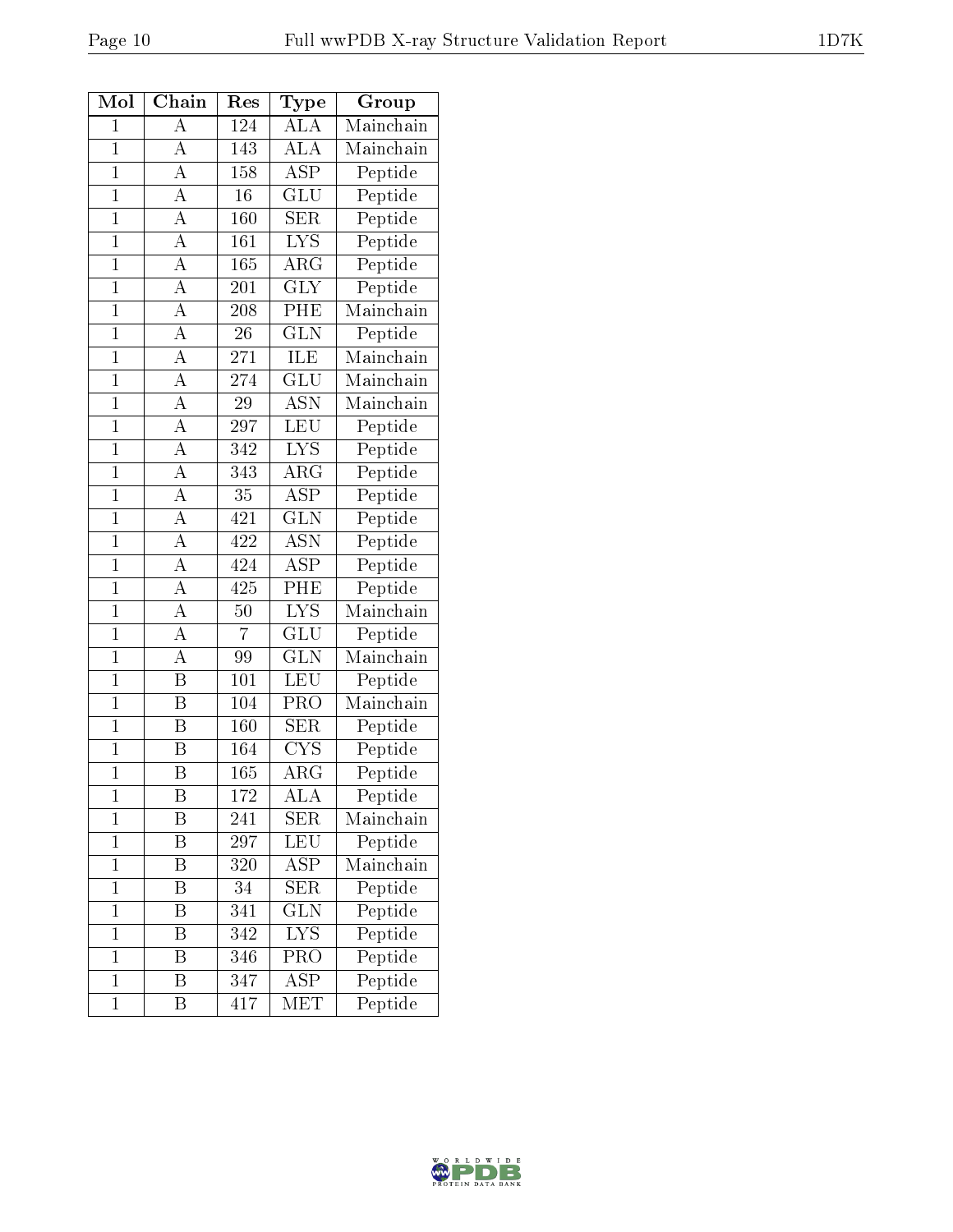### $5.2$  Too-close contacts  $(i)$

In the following table, the Non-H and H(model) columns list the number of non-hydrogen atoms and hydrogen atoms in the chain respectively. The H(added) column lists the number of hydrogen atoms added and optimized by MolProbity. The Clashes column lists the number of clashes within the asymmetric unit, whereas Symm-Clashes lists symmetry related clashes.

| Mol |      | Chain   Non-H   $H (model)$   $H (added)$ |      |     | $Class \mid Symm-Class$ |
|-----|------|-------------------------------------------|------|-----|-------------------------|
|     | 3242 |                                           | 3185 | 104 |                         |
|     | 3181 |                                           | 3133 | 112 |                         |
|     | 219  |                                           |      |     |                         |
|     | 182  |                                           |      |     |                         |
|     | 6824 |                                           | 6318 | 208 |                         |

The all-atom clashscore is defined as the number of clashes found per 1000 atoms (including hydrogen atoms). The all-atom clashscore for this structure is 16.

All (208) close contacts within the same asymmetric unit are listed below, sorted by their clash magnitude.

| Atom-1                                 | Atom-2               | Interatomic    | Clash         |
|----------------------------------------|----------------------|----------------|---------------|
|                                        |                      | distance $(A)$ | overlap $(A)$ |
| 1:A:426:PRO:CB                         | 1:A:427:PRO:HD3      | 1.77           | 1.13          |
| 1: A:426: PRO:HB2                      | 1:A:427:PRO:HDS      | 1.18           | 1.11          |
| 1: A:79:THR:HG23                       | 1: A:417: MET:HE2    | 1.29           | 1.11          |
| 1: A:15:ASP:O                          | 1: A: 16: GLU:O      | 1.71           | 1.06          |
| 1:B:173:THR:HB                         | 1:B:175:ARG:HD3      | 1.43           | 1.01          |
| 1: A:426: PRO:HB2                      | 1: A:427: PRO:CD     | 1.97           | 0.95          |
| 1:A:217:CYS:HB2                        | 2:A:612:HOH:O        | 1.72           | 0.90          |
| 1:A:343:ARG:O                          | 1: A:344: PRO:O      | 1.90           | 0.89          |
| 1: A:84: GLY:HA2                       | 1:A:422:ASN:ND2      | 1.91           | 0.85          |
| 1:B:410:SER:HB2                        | 1:B:412:PRO:HD2      | 1.59           | 0.85          |
| 1:B:345:LYS:HB2                        | 1:B:348:GLU:HG3      | 1.60           | 0.83          |
| 1:A:426:PRO:CB                         | 1: A:427: PRO:CD     | 2.54           | 0.81          |
| $1:A:322:V\overline{AL:H}\overline{B}$ | 1:A:330:LEU:HD11     | 1.67           | 0.77          |
| 1: A:35:ASP:HB2                        | 1: A:37:LYS:HG3      | 1.67           | 0.77          |
| $1:B:341:GLN:H\overline{B3}$           | 2:B:506:HOH:O        | 1.85           | 0.76          |
| 1:A:282:SER:HA                         | 1:A:385:ASN:HD22     | 1.50           | 0.76          |
| 1:B:218:VAL:HG22                       | 1:B:221:MET:HE3      | 1.67           | 0.75          |
| 1:B:159:ASP:HB2                        | 1:B:207:THR:HG21     | 1.68           | 0.75          |
| 1:B:173:THR:OG1                        | 1:B:176:THR:HB       | 1.87           | 0.75          |
| 1: A: 165: ARG: HD2                    | 1: A: 166: LEU: CD1  | 2.17           | 0.74          |
| 1:A:137:VAL:HA                         | 1: A:140:MET:HG3     | 1.69           | 0.74          |
| 1:B:205:PRO:HB2                        | 1:B:254:VAL:HG21     | 1.67           | 0.74          |
| 1: A: 165: ARG: HD2                    | 1: A: 166: LEU: HD12 | 1.72           | 0.71          |

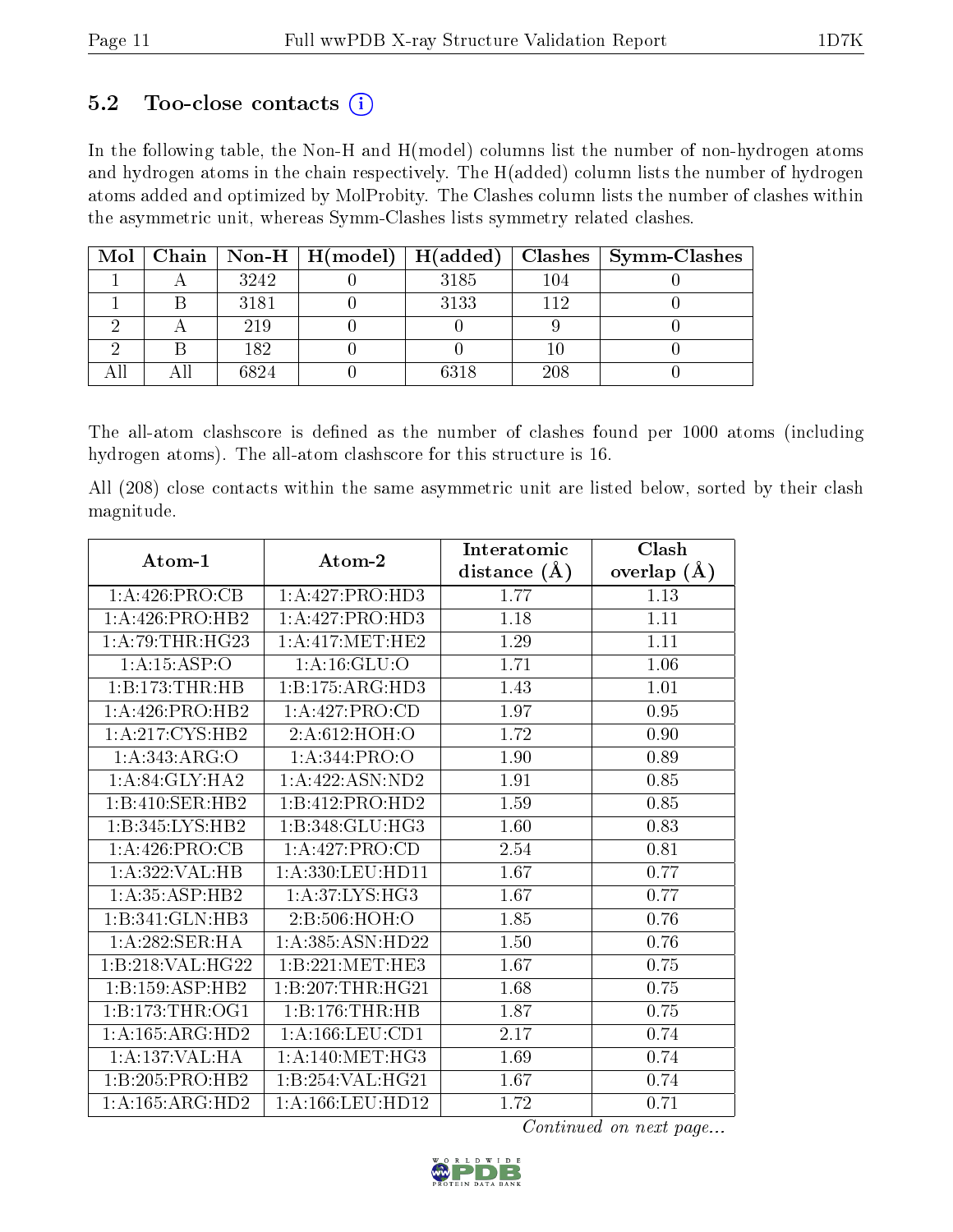| Communa from previous page   |                     | Interatomic      | Clash         |
|------------------------------|---------------------|------------------|---------------|
| Atom-1                       | Atom-2              | distance $(\AA)$ | overlap $(A)$ |
| 1:B:404:THR:HG22             | 2:B:445:HOH:O       | 1.91             | 0.71          |
| 1: A:202: CYS:HB3            | 2:A:561:HOH:O       | 1.90             | 0.70          |
| 1: B:298: LYS: HE2           | 1:B:313:THR:HG21    | 1.74             | 0.70          |
| 1:A:218:VAL:HA               | 1: A:221: MET:HE2   | 1.74             | 0.69          |
| 1: A:348: GLU:O              | 1:A:349:ARG:HB3     | 1.91             | 0.69          |
| 1: A:79:THR:HG23             | 1:A:417:MET:CE      | 2.16             | 0.69          |
| 1:B:345:LYS:HB3              | 1:B:346:PRO:HD2     | 1.74             | 0.69          |
| 1:B:82:ALA:HB1               | 1:B:421:GLN:HG3     | 1.75             | 0.68          |
| 1:A:218:VAL:HG22             | 1: A:221: MET:HE1   | 1.76             | 0.68          |
| 1:B:53:LEU:HDI1              | 1:B:416:LEU:HD11    | 1.75             | 0.68          |
| 1:B:159:ASP:OD2              | 1:B:202:CYS:HA      | 1.94             | 0.67          |
| 1: A: 165: ARG: HA           | 1:A:165:ARG:HH11    | 1.60             | 0.66          |
| 1:A:424:ASP:O                | 1:A:425:PHE:HB2     | 1.96             | 0.65          |
| 1:B:183:ARG:O                | 1:B:187:LEU:HG      | 1.98             | 0.64          |
| 1:B:24:LEU:HD12              | 1:B:40:PHE:CE1      | 2.32             | 0.64          |
| 1:A:163:VAL:HG22             | 1: A: 164: CYS:H    | 1.62             | 0.64          |
| 1:B:117:VAL:HG22             | 1:B:141:LYS:HG2     | 1.78             | 0.64          |
| 1:A:175:ARG:H                | 1:A:175:ARG:HD2     | 1.64             | 0.62          |
| 1:A:372:LEU:HD13             | 1: A:375:MET:CE     | 2.28             | 0.62          |
| 1:B:298:LYS:HG2              | 1: B:313: THR: HG23 | 1.82             | 0.62          |
| 1:B:345:LYS:HB3              | 1:B:346:PRO:CD      | 2.29             | 0.62          |
| 1:A:148:LYS:HA               | 1:A:148:LYS:HE2     | 1.81             | 0.62          |
| 1:B:24:LEU:HD12              | 1:B:40:PHE:HE1      | 1.65             | 0.62          |
| 1:B:257:PRO:HA               | 1:B:260:ASP:HB2     | 1.81             | 0.61          |
| 1: A: 165: ARG: HG2          | 1:B:368:GLU:OE2     | 2.00             | 0.61          |
| 1: A: 165: ARG: HD3          | 1: A: 166: LEU: N   | 2.15             | 0.61          |
| 1:A:175:ARG:H                | 1:A:175:ARG:CD      | 2.13             | 0.61          |
| 1: A: 165: ARG: CG           | $1: A: 166:$ LEU:H  | 2.14             | 0.60          |
| 1: A:404:THR:HG22            | 2:A:544:HOH:O       | 2.01             | 0.60          |
| 1:A:348:GLU:O                | 1:A:349:ARG:CB      | 2.48             | 0.60          |
| 1:B:130:MET:HA               | 1:B:150:LYS:O       | 2.03             | 0.59          |
| 1:B:185:LYS:HD3              | 1:B:227:PHE:CE2     | 2.38             | 0.58          |
| 1:B:82:ALA:O                 | 1:B:421:GLN:HA      | 2.03             | 0.58          |
| 1:A:270:ARG:NH2              | 2:A:444:HOH:O       | 2.37             | 0.58          |
| 1: A:426: PRO:HB3            | 1:A:427:PRO:HD3     | 1.81             | 0.57          |
| 1:B:117:VAL:HG23             | 2:B:534:HOH:O       | 2.04             | 0.57          |
| 2:A:584:HOH:O                | 1:B:93:THR:HG23     | 2.05             | 0.57          |
| 1:A:15:ASP:O                 | 1: A: 16: GLU: C    | 2.42             | 0.57          |
| 1: A: 165: ARG: CD           | 1: A: 166: LEU:H    | 2.18             | 0.57          |
| 1:A:178:ARG:HH11             | 1: A:221: MET:HB3   | 1.70             | 0.56          |
| $1: A:411: \overline{GLY:N}$ | 1:A:412:PRO:CD      | 2.69             | 0.56          |

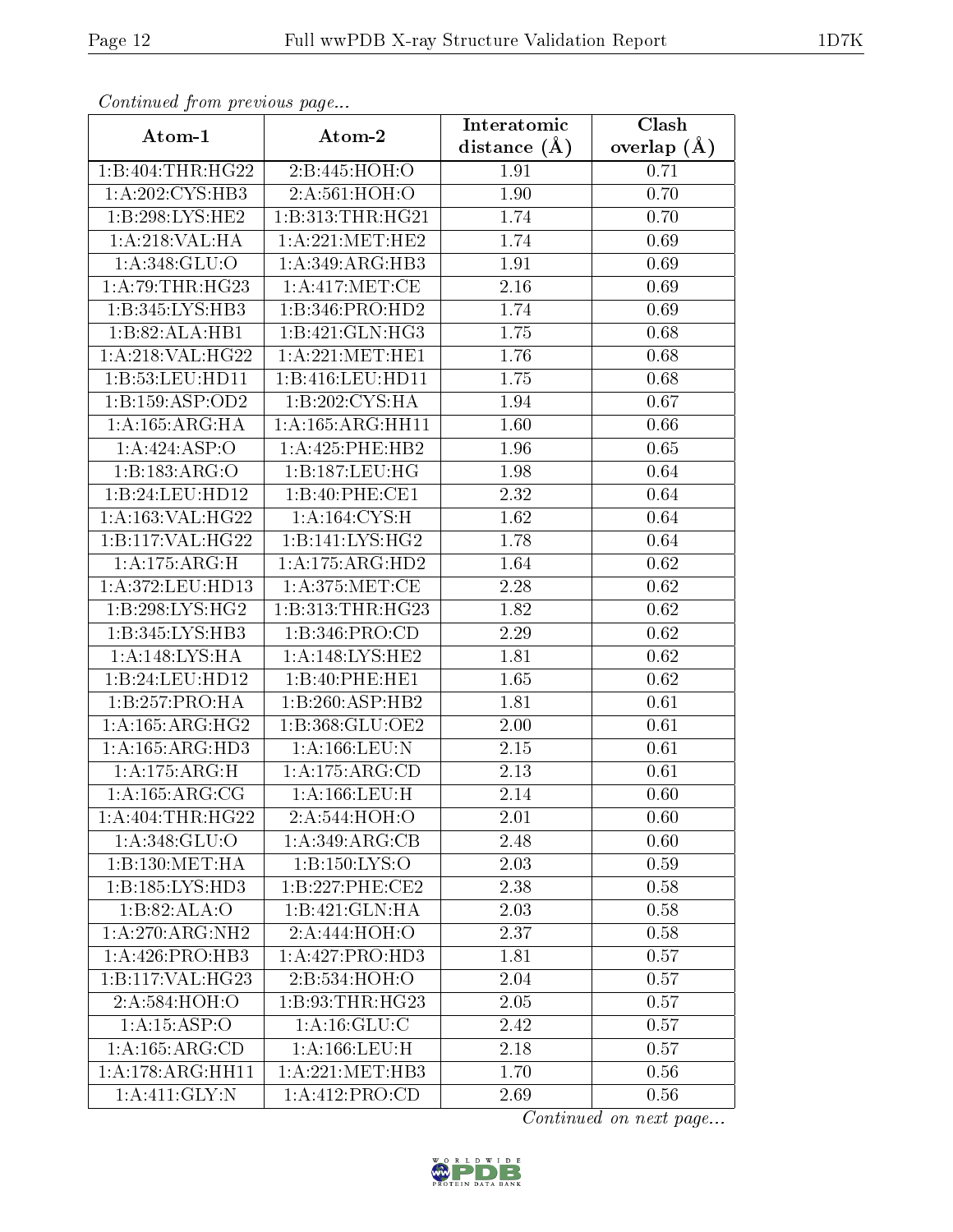| Communa from previous page |                     | Interatomic       | Clash           |
|----------------------------|---------------------|-------------------|-----------------|
| Atom-1                     | Atom-2              | distance $(\AA)$  | overlap $(\AA)$ |
| 1:B:216:ARG:O              | 1:B:217:CYS:O       | 2.24              | 0.56            |
| 1:B:174:LEU:H              | 1:B:174:LEU:HD12    | 1.71              | 0.55            |
| 1:B:159:ASP:CB             | 1:B:207:THR:HG21    | 2.35              | 0.55            |
| 1:B:298:LYS:O              | 1:B:299:GLU:CB      | 2.53              | 0.55            |
| 1:B:344:PRO:HD3            | 2:B:442:HOH:O       | 2.06              | 0.55            |
| 1:B:33:SER:O               | 1:B:34:SER:CB       | 2.52              | 0.55            |
| 1:B:311:GLU:HG3            | 1:B:314:PHE:HZ      | 1.72              | 0.55            |
| 1:A:165:ARG:HG3            | 1: A:166:LEU:H      | 1.72              | 0.54            |
| 1:B:117:VAL:HG12           | 1:B:121:LYS:HE2     | 1.88              | 0.54            |
| 1: A:37: LYS: NZ           | 1: A:378: GLY:O     | 2.41              | 0.54            |
| 1:B:183:ARG:NH2            | 1:B:186:GLU:OE1     | 2.41              | 0.53            |
| 1:A:292:ALA:HB3            | 1: A:317: TYR: HB2  | 1.91              | 0.53            |
| 1:B:92:LYS:O               | 1:B:96:GLN:HG3      | 2.09              | 0.53            |
| 1: B: 159: ASP: HB2        | 1:B:207:THR:CG2     | 2.38              | 0.53            |
| 1:B:259:LEU:HD22           | 1:B:271:ILE:HD13    | 1.90              | 0.53            |
| 1: A:353: SER: HB2         | 1: A:370: CYS:O     | 2.08              | 0.53            |
| 1:B:128:VAL:O              | 1:B:146:HIS:HE1     | 1.91              | 0.53            |
| 1:B:132:THR:HG21           | 2:B:542:HOH:O       | 2.09              | 0.53            |
| 1:B:29:ASN:O               | 1:B:32:SER:HB2      | $\overline{2.09}$ | 0.52            |
| 1:A:341:GLN:HE21           | 1:A:342:LYS:N       | 2.07              | 0.52            |
| 1:B:147:PRO:HD2            | 2:B:475:HOH:O       | $\overline{2}.10$ | 0.52            |
| 1:B:297:LEU:HD21           | 1:B:310:SER:O       | $2.10\,$          | 0.52            |
| 1: A:84: GLY:HA2           | 1:A:422:ASN:HD22    | 1.70              | 0.52            |
| 1:B:69:LLP:H6              | 1:B:274:GLU:O       | 2.10              | 0.52            |
| 1:A:355:ILE:HD13           | 1: A: 381: MET: SD  | 2.50              | 0.51            |
| 1:B:298:LYS:HG2            | 1:B:313:THR:CG2     | 2.40              | 0.51            |
| 1: A: 132: THR: HG21       | 2:A:447:HOH:O       | 2.10              | 0.51            |
| 1:A:165:ARG:HD2            | 1: A: 166: LEU: CG  | 2.41              | 0.51            |
| 1: A:93:THR:HG23           | 2:B:502:HOH:O       | 2.11              | 0.51            |
| 1: A:24:LEU:HD21           | 1:A:382:LEU:HD13    | 1.92              | 0.51            |
| 1:B:282:SER:HA             | 1:B:385:ASN:HD22    | 1.74              | 0.51            |
| 1:B:33:SER:O               | 1:B:34:SER:HB2      | 2.10              | 0.51            |
| 1: A:401: GLN:NE2          | 1: B: 93: THR: HG21 | 2.25              | 0.51            |
| 1:A:421:GLN:O              | 1:A:423:PRO:HD2     | 2.11              | 0.51            |
| 1:B:251:ILE:O              | 1:B:254:VAL:HG22    | 2.11              | 0.51            |
| 1: A:295: ILE: HG12        | 1:A:314:PHE:CE1     | 2.46              | 0.51            |
| 1: B:216: ARG:O            | 1: B: 217: CYS: C   | 2.48              | 0.51            |
| 1:B:121:LYS:HG2            | 1:B:145:ALA:HB1     | 1.93              | 0.50            |
| 1:B:196:PHE:CZ             | 1:B:234:ILE:HG22    | 2.47              | 0.50            |
| 1:B:175:ARG:CD             | 1:B:175:ARG:H       | 2.24              | 0.50            |
| 1: A: 35: ASP: CB          | 1:A:37:LYS:HG3      | 2.40              | 0.50            |

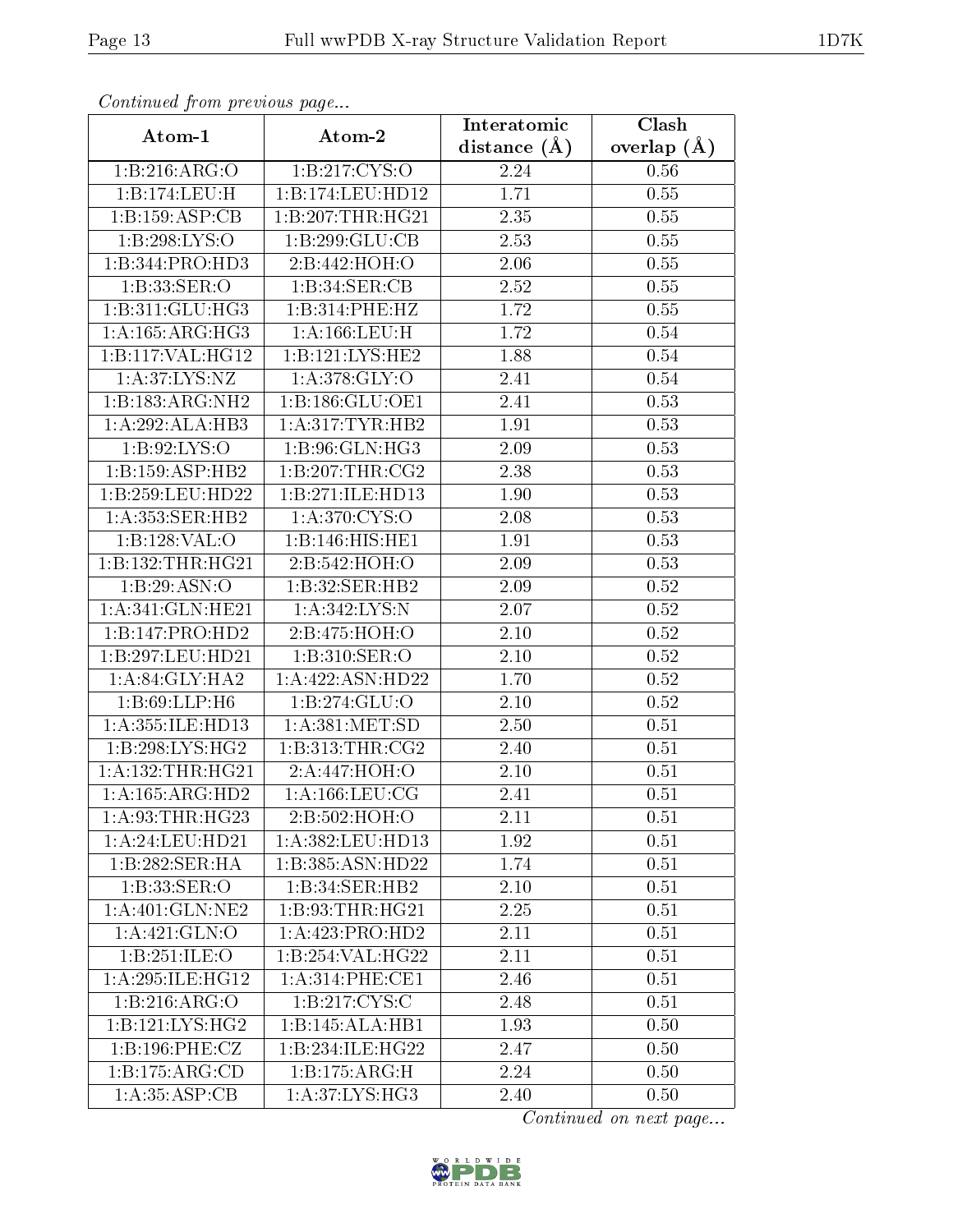| Communa from previous page |                              | Interatomic      | Clash         |
|----------------------------|------------------------------|------------------|---------------|
| Atom-1                     | Atom-2                       | distance $(\AA)$ | overlap $(A)$ |
| 1: A:205: PRO:HB2          | 1:A:254:VAL:HG21             | 1.94             | 0.50          |
| 1: A:340: LEU: HD11        | 1:A:375:MET:SD               | 2.52             | 0.50          |
| 1:B:173:THR:OG1            | 1:B:176:THR:N                | 2.44             | 0.49          |
| 1:B:83:THR:HG22            | 1:B:85:THR:HG23              | 1.94             | 0.49          |
| 1: A: 166: LEU: HD11       | 1:B:368:GLU:HG2              | 1.94             | 0.49          |
| 1:A:218:VAL:HA             | 1: A:221: MET:CE             | 2.42             | 0.49          |
| 1: A:28: ILE: HD12         | 1:A:28:ILE:O                 | 2.12             | 0.49          |
| 1: A: 165: ARG: HD2        | 1: A: 166: LEU: HG           | 1.94             | 0.48          |
| 1:A:366:ILE:HG22           | 1:A:367:VAL:HG23             | 1.94             | 0.48          |
| 1:A:298:LYS:HA             | 1:A:298:LYS:HE2              | 1.95             | 0.48          |
| 1:A:165:ARG:CD             | 1: A: 166: LEU: N            | 2.75             | 0.48          |
| 1:A:243:ASP:OD2            | 1:A:337:LYS:HE3              | 2.13             | 0.48          |
| 1: A:35:ASP:O              | 1:A:36:ASP:HB2               | 2.14             | 0.48          |
| 1:B:246:LEU:HG             | 1:B:251:ILE:HD11             | 1.95             | 0.48          |
| 1:A:111:ALA:HA             | 1:A:132:THR:HB               | 1.96             | 0.48          |
| 1:A:294:LYS:HD2            | 1: A: 315: MET:CE            | 2.43             | 0.48          |
| 1:B:163:VAL:O              | 1:B:164:CYS:C                | 2.52             | 0.48          |
| 1: A:342: LYS: HB2         | 2:A:559:HOH:O                | 2.14             | 0.47          |
| 1: A:93:THR:HG21           | 1:B:401:GLN:NE2              | 2.29             | 0.47          |
| 1:B:366:ILE:HG22           | 1:B:367:VAL:HG23             | 1.96             | 0.47          |
| 1: B: 35: ASP: O           | 1: B:36: ASP:C               | 2.53             | 0.47          |
| 1: A: 159: ASP: HB3        | 1: A:207:THR:HG21            | 1.97             | 0.47          |
| 1: A:21: LYS: HD2          | 2:A:464:HOH:O                | 2.14             | 0.47          |
| 1:B:175:ARG:HD2            | 1:B:175:ARG:H                | 1.78             | 0.47          |
| 1: A: 165: ARG: CG         | 1: A: 166: LEU: N            | 2.78             | 0.47          |
| 1:B:158:ASP:O              | 1: B: 159: ASP: HB3          | 2.15             | 0.47          |
| 1:A:297:LEU:O              | 1:A:312:GLN:HB2              | 2.15             | 0.47          |
| 1:B:96:GLN:HG2             | 1:B:122:TYR:OH               | 2.13             | 0.47          |
| 1:B:165:ARG:HA             | $1:B:165:AR\overline{G:HD3}$ | 1.69             | 0.46          |
| 1:B:329:ILE:HG13           | 1:B:330:LEU:HD12             | 1.97             | 0.46          |
| 1:B:178:ARG:HA             | $1:B:178:ARG:\overline{HD2}$ | 1.73             | 0.46          |
| 1:B:214:ASP:O              | 1:B:217:CYS:HB3              | 2.14             | 0.46          |
| 1: A: 166: LEU: CD1        | 1:B:368:GLU:HG2              | 2.46             | 0.46          |
| 1:B:297:LEU:HD23           | 1:B:297:LEU:HA               | 1.77             | 0.46          |
| 1:A:37:LYS:HD3             | 1:A:289:ASN:ND2              | 2.30             | 0.45          |
| 1:B:142:VAL:O              | 1:B:143:ALA:C                | 2.54             | 0.45          |
| 1:B:138:GLU:O              | 1:B:142:VAL:HG23             | 2.17             | 0.45          |
| 1: A:376: HIS:O            | 1:A:377:VAL:C                | 2.54             | 0.45          |
| 1: A:410: SER: HB2         | 1:A:412:PRO:HD2              | 1.99             | 0.45          |
| 1: A:16: GLU:O             | 1: A:18:PHE:N                | 2.35             | 0.45          |
| 1: A: 41: TYR: CE1         | 1:A:286:LEU:HB2              | 2.52             | 0.45          |

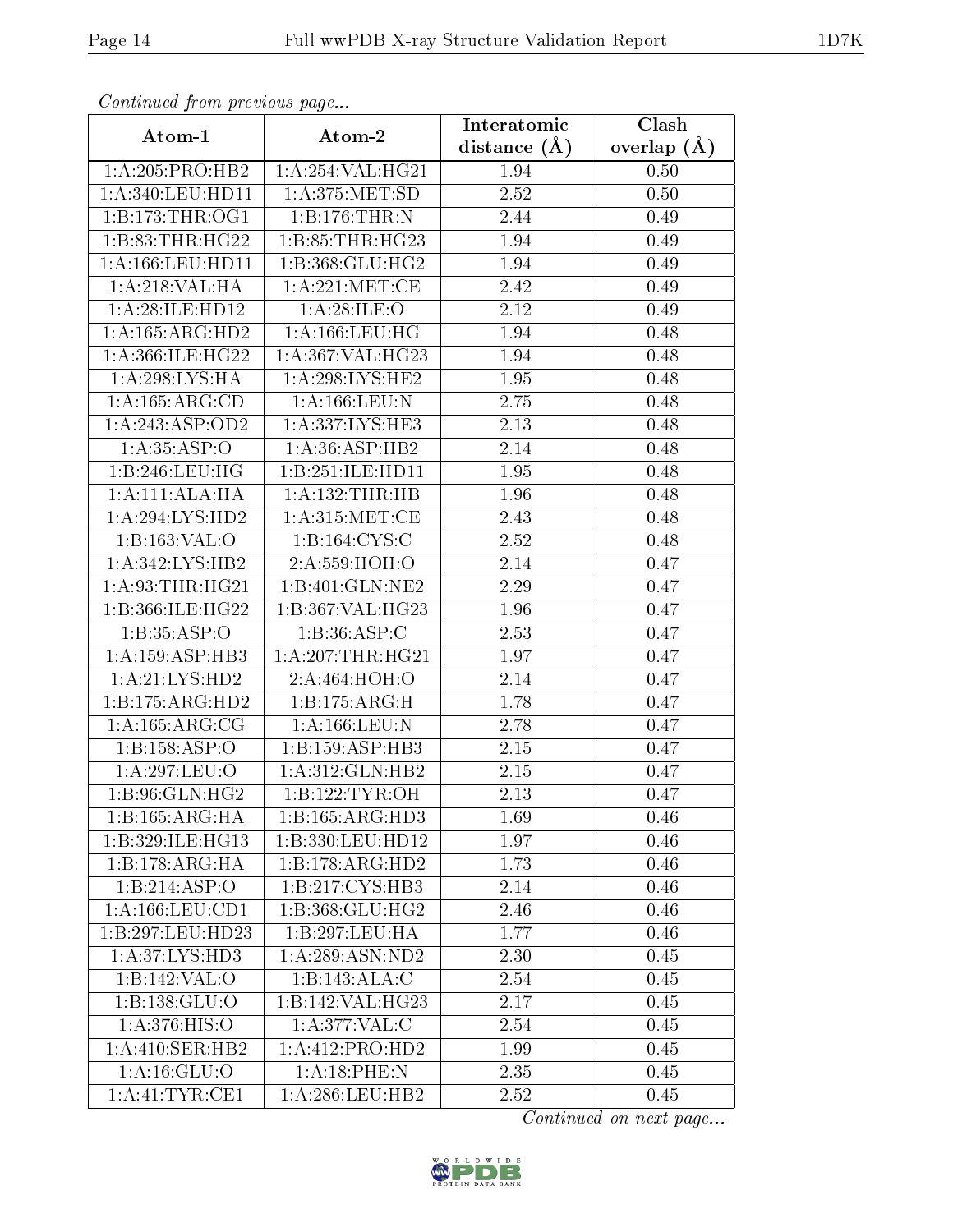| Continuea from previous page |                     | Interatomic       | Clash         |
|------------------------------|---------------------|-------------------|---------------|
| Atom-1                       | Atom-2              | distance $(A)$    | overlap $(A)$ |
| 1:B:248:PHE:O                | 1:B:252:THR:HG23    | 2.15              | 0.45          |
| 1:A:417:MET:O                | 1:A:421:GLN:N       | 2.49              | 0.45          |
| 1: A:37: LYS: HD3            | 1:A:289:ASN:HD21    | 1.82              | 0.45          |
| 1: A:21: LYS: HG3            | 2:A:585:HOH:O       | 2.16              | 0.44          |
| 1:A:425:PHE:CD2              | 1:A:425:PHE:C       | 2.91              | 0.44          |
| 1:A:373:PRO:O                | 1:A:374:GLU:C       | 2.55              | 0.44          |
| 1:B:294:LYS:HB2              | 1:B:315:MET:HB2     | 1.98              | 0.44          |
| 1:B:206:GLU:OE2              | 1:B:209:VAL:HG21    | 2.17              | 0.44          |
| 1:A:312:GLN:OE1              | 1:A:312:GLN:HA      | 2.16              | 0.44          |
| 1: A: 165: ARG: HA           | 1: A: 165: ARG: NH1 | 2.29              | 0.44          |
| 1:B:164:CYS:O                | 1:B:165:ARG:HB2     | 2.17              | 0.44          |
| 1:A:372:LEU:HD13             | 1: A:375:MET:HE1    | 1.98              | 0.44          |
| 1:A:351:TYR:N                | 1:A:372:LEU:O       | 2.47              | 0.43          |
| 1:B:166:LEU:O                | 1:B:167:SER:HB3     | 2.18              | 0.43          |
| 1:A:424:ASP:O                | 1:A:425:PHE:CB      | 2.65              | 0.43          |
| 1: A:25:ASP:O                | 1: A:26: GLN:C      | 2.55              | 0.43          |
| 1:B:204:ASP:HA               | 1:B:205:PRO:HD2     | 1.90              | 0.43          |
| 1:B:28:ILE:HD12              | 1: B:28: ILE:C      | 2.38              | 0.43          |
| 1:B:27:LYS:NZ                | 2: B:604: HOH:O     | 2.40              | 0.43          |
| 1: A:93:THR:HG21             | 1:B:401:GLN:HE21    | 1.82              | 0.43          |
| 1:B:343:ARG:HA               | 1:B:344:PRO:HD3     | 1.77              | 0.43          |
| 1: A:221: MET:HE2            | 1: A:221: MET:HB2   | 1.84              | 0.43          |
| 1:B:124:ALA:HB2              | 1: B: 146: HIS: CG  | 2.54              | 0.43          |
| 1: B: 157: THR: CG2          | 1:B:196:PHE:HB2     | 2.49              | 0.43          |
| 1:B:375:MET:HE1              | 1:B:381:MET:HE1     | 2.02              | 0.42          |
| 1: B: 411: GLY: N            | 1:B:412:PRO:CD      | $\overline{2.82}$ | 0.42          |
| 1:B:83:THR:CG2               | 1:B:85:THR:HG23     | 2.49              | 0.42          |
| 1:B:104:PRO:O                | 1:B:105:PRO:C       | 2.58              | 0.42          |
| 1:B:183:ARG:O                | 1:B:186:GLU:HB2     | 2.20              | 0.42          |
| 1: A:421: GLN: HG3           | 1:A:422:ASN:H       | 1.84              | 0.42          |
| 1:B:220:ASP:O                | 1:B:223:ALA:HB3     | 2.20              | 0.42          |
| 1: A:346: PRO:O              | 1:A:347:ASP:HB3     | 2.19              | 0.42          |
| 1:B:122:TYR:O                | 1:B:126:ASN:ND2     | 2.37              | 0.42          |
| 1:B:195:SER:HB3              | 1:B:233:ASP:HB3     | 2.01              | 0.42          |
| 1:B:142:VAL:HG12             | 1:B:146:HIS:O       | 2.20              | 0.42          |
| 1:B:185:LYS:HA               | 1:B:185:LYS:HD2     | 1.90              | 0.42          |
| 1:B:381:MET:HG2              | 1:B:383:PHE:CE1     | 2.55              | 0.42          |
| 1: A:409:MET:HE1             | 1: A:417: MET:HE3   | 2.02              | 0.41          |
| 1: B: 146: HIS: CG           | 1:B:149:ALA:HB2     | 2.55              | 0.41          |
| 1: A:36: ASP:HA              | 1:B:118:SER:HB3     | 2.02              | 0.41          |
| 1:B:195:SER:CB               | 1:B:233:ASP:HB3     | 2.50              | 0.41          |

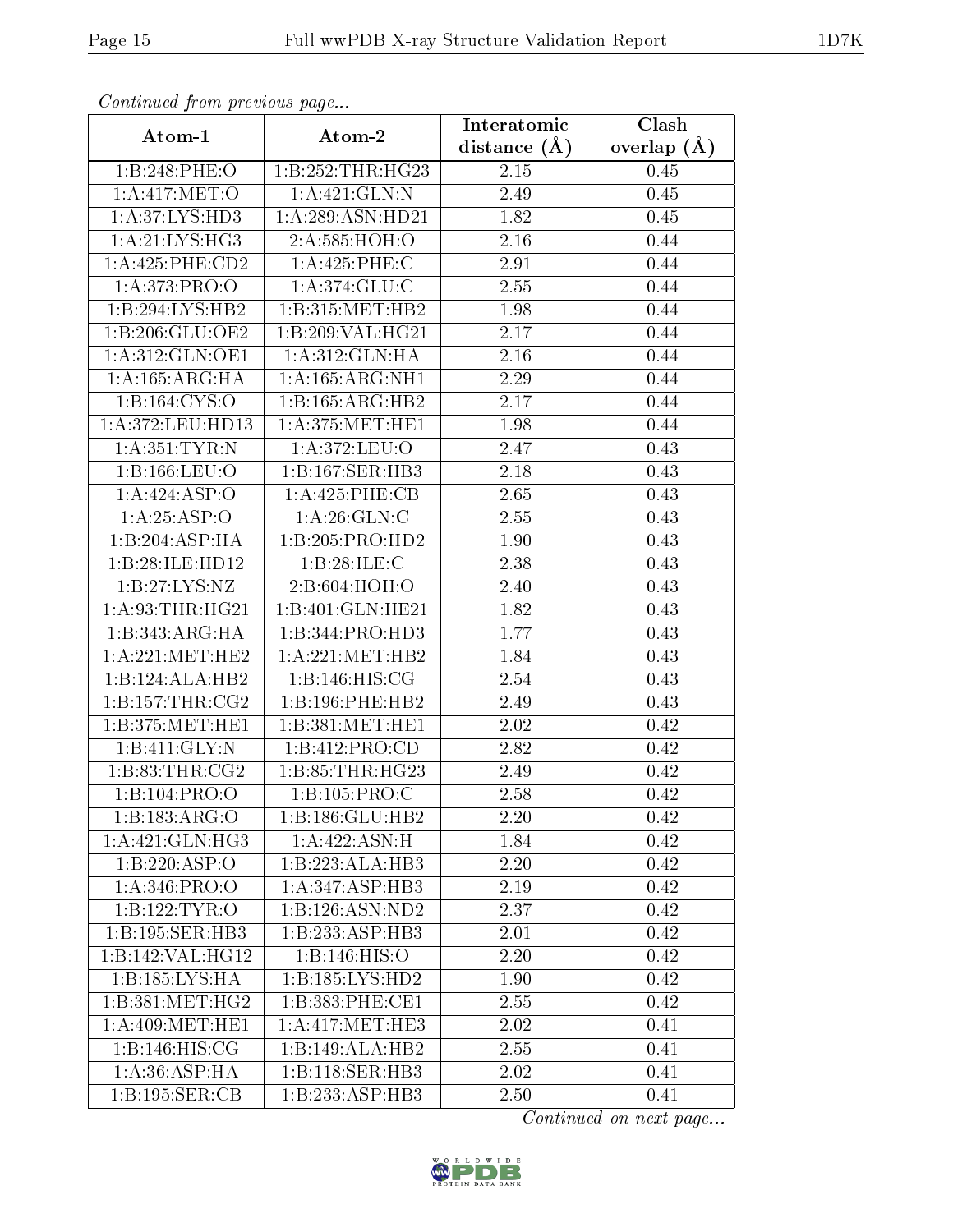|                    |                     | Interatomic       | Clash         |
|--------------------|---------------------|-------------------|---------------|
| Atom-1             | Atom-2              | distance $(A)$    | overlap $(A)$ |
| 1:B:176:THR:O      | 1:B:180:LEU:HG      | 2.21              | 0.41          |
| 1:B:222:GLY:O      | 1:B:225:VAL:HG22    | 2.20              | 0.41          |
| 1:B:254:VAL:O      | 1:B:257:PRO:HD2     | 2.20              | 0.41          |
| 1:A:148:LYS:CA     | 1:A:148:LYS:HE2     | 2.48              | 0.41          |
| 1: A:411: GLY:N    | 1:A:412:PRO:HD2     | 2.35              | 0.41          |
| 1:B:103:VAL:HG13   | 1:B:104:PRO:HD2     | 2.02              | 0.41          |
| 1: A: 165: ARG: CD | 1:B:368:GLU:OE2     | $\overline{2.68}$ | 0.41          |
| 1:B:46:GLY:HA3     | 2:B:435:HOH:O       | 2.21              | 0.41          |
| 1: A: 165: ARG: CD | 1: A: 166: LEU: HG  | 2.50              | 0.41          |
| 1: A:261:LYS:HE2   | 1:A:262:TYR:CZ      | 2.55              | 0.41          |
| 1: A:372:LEU:HD13  | 1: A:375:MET:HE2    | 2.00              | 0.41          |
| 1:B:290:ILE:HD11   | 1: B: 375: MET: HE3 | 2.03              | 0.41          |
| 1:B:53:LEU:CD1     | 1:B:416:LEU:HD11    | 2.49              | 0.41          |
| 1:Bi:164:CYS:O     | 1:B:165:ARG:NH1     | 2.54              | 0.41          |
| 1:B:24:LEU:HD13    | 1:B:42:VAL:CG2      | 2.51              | 0.41          |
| 1:B:113:PRO:HD3    | 2:B:542:HOH:O       | 2.21              | 0.41          |
| 1:A:153:LEU:HD23   | 1: A: 153: LEU: C   | 2.42              | 0.40          |
| 1:A:345:LYS:O      | 1:A:348:GLU:HB2     | 2.21              | 0.40          |
| 1:B:222:GLY:O      | 1:B:227:PHE:HB2     | 2.21              | 0.40          |
| 1:B:166:LEU:O      | 1:B:167:SER:CB      | 2.70              | 0.40          |
| 1:A:49:LEU:HB3     | 1:A:416:LEU:HD23    | 2.03              | 0.40          |

There are no symmetry-related clashes.

### 5.3 Torsion angles (i)

#### 5.3.1 Protein backbone (i)

In the following table, the Percentiles column shows the percent Ramachandran outliers of the chain as a percentile score with respect to all X-ray entries followed by that with respect to entries of similar resolution.

The Analysed column shows the number of residues for which the backbone conformation was analysed, and the total number of residues.

| Mol | Chain | Analysed                      | Favoured | Allowed   Outliers |           | Percentiles                |
|-----|-------|-------------------------------|----------|--------------------|-----------|----------------------------|
|     |       | $407/421$ (97\%)   371 (91\%) |          | $23(6\%)$          | 13(3%)    |                            |
|     | Β     | $402/421$ (96\%)   362 (90\%) |          | $32(8\%)$          | $8(2\%)$  | $\boxed{7}$ $\boxed{3}$    |
| All | All   | $809/842(96\%)$   733 (91\%)  |          | 55(7%)             | $21(3\%)$ | $\boxed{2}$<br>$\boxed{5}$ |

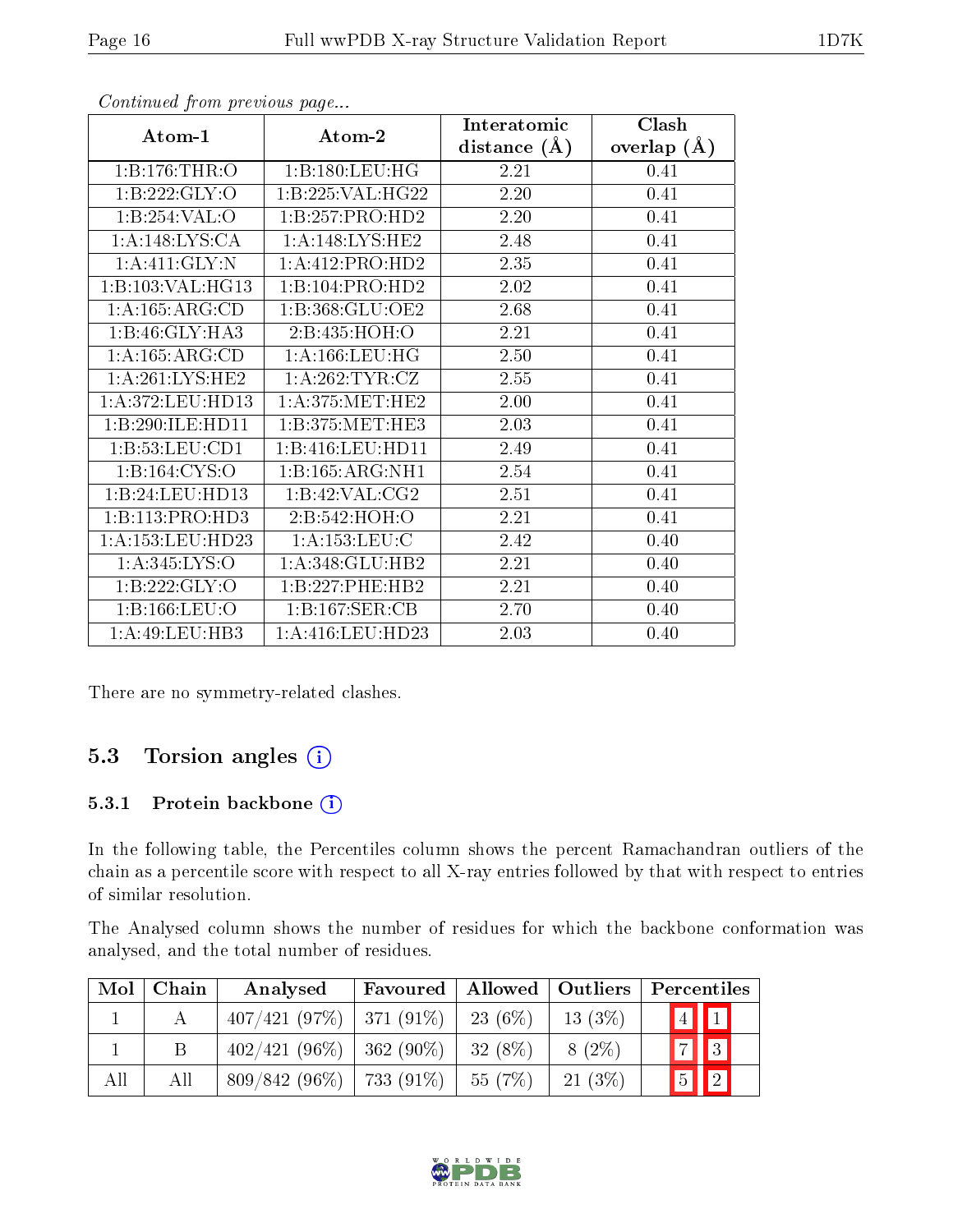| Mol            | Chain                   | Res              | Type                    |
|----------------|-------------------------|------------------|-------------------------|
| $\mathbf 1$    | $\overline{A}$          | 16               | GLU                     |
| $\overline{1}$ | $\overline{A}$          | 160              | SER                     |
| $\mathbf{1}$   | $\overline{A}$          | $\overline{312}$ | $\overline{\text{GLN}}$ |
| $\overline{1}$ | $\overline{A}$          | 344              | PRO                     |
| $\mathbf{1}$   | $\overline{\rm A}$      | 360              | <b>CYS</b>              |
| $\overline{1}$ | $\overline{A}$          | 423              | PRO                     |
| $\overline{1}$ | $\overline{A}$          | 425              | PHE                     |
| $\overline{1}$ | $\overline{A}$          | 426              | PRO                     |
| $\overline{1}$ | $\overline{\mathrm{B}}$ | 35               | ASP                     |
| $\overline{1}$ | $\overline{\mathrm{B}}$ | 173              | THR                     |
| $\overline{1}$ | $\overline{\rm A}$      | 299              | $\overline{{\rm GLU}}$  |
| $\mathbf{1}$   | B                       | 36               | ASP                     |
| $\overline{1}$ | $\overline{\mathrm{B}}$ | 269              | $\overline{\text{VAL}}$ |
| $\overline{1}$ | $\overline{\mathrm{B}}$ | 299              | GLU                     |
| $\mathbf{1}$   | $\overline{\mathrm{B}}$ | 419              | <b>GLN</b>              |
| $\overline{1}$ | $\overline{A}$          | 34               | <b>SER</b>              |
| $\mathbf{1}$   | $\overline{\rm A}$      | 346              | PRO                     |
| $\mathbf{1}$   | $\overline{\mathrm{B}}$ | 105              | PRO                     |
| $\mathbf{1}$   | $\, {\bf B}$            | 343              | $\rm{ARG}$              |
| $\overline{1}$ | $\overline{\rm A}$      | $\overline{71}$  | <b>ASN</b>              |
| $\overline{1}$ | $\overline{\rm A}$      | $\bar{3}5$       | ASP                     |

All (21) Ramachandran outliers are listed below:

#### 5.3.2 Protein sidechains  $(i)$

In the following table, the Percentiles column shows the percent sidechain outliers of the chain as a percentile score with respect to all X-ray entries followed by that with respect to entries of similar resolution.

The Analysed column shows the number of residues for which the sidechain conformation was analysed, and the total number of residues.

| Mol | Chain | Rotameric   Outliers<br>Analysed |              | Percentiles |                  |  |
|-----|-------|----------------------------------|--------------|-------------|------------------|--|
|     |       | $348/358$ (97\%)                 | $315(90\%)$  | 33 $(10\%)$ | $\sqrt{8}$   $5$ |  |
|     |       | $337/358$ (94\%)                 | $305(90\%)$  | $32(10\%)$  | 8                |  |
| All | All   | $685/716$ (96%)                  | 620 $(90\%)$ | 65 $(10\%)$ |                  |  |

All (65) residues with a non-rotameric sidechain are listed below:

| Mol | Chain | Res | Type   |
|-----|-------|-----|--------|
|     |       |     | ा देखि |
|     |       | 6   | -1419  |

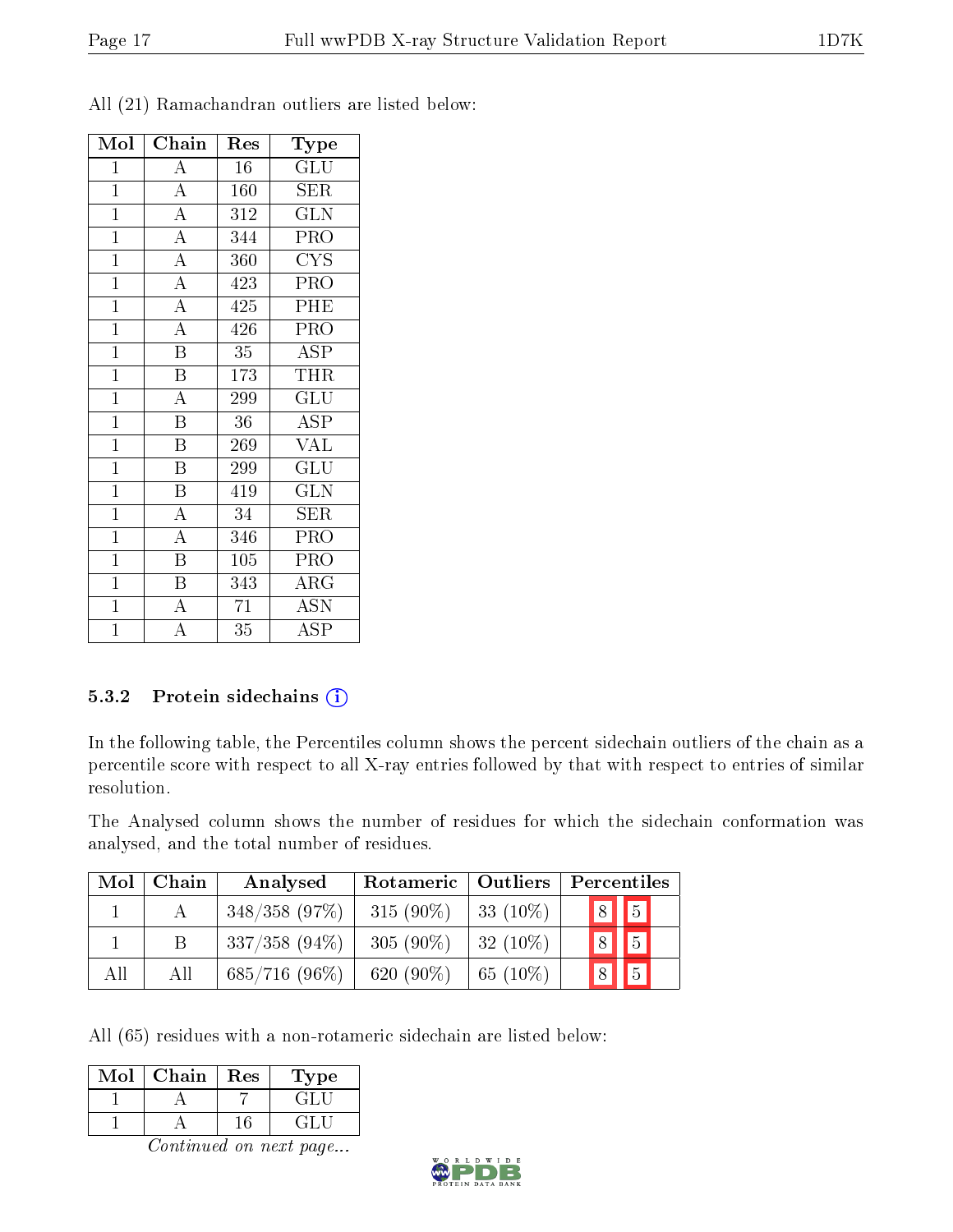| Mol            | $\overline{\text{Chain}}$                                                                                                                                                                             | Res              | $\mathrm{\bar{Ty}pe}$                     |
|----------------|-------------------------------------------------------------------------------------------------------------------------------------------------------------------------------------------------------|------------------|-------------------------------------------|
| $\mathbf{1}$   | $\overline{A}$                                                                                                                                                                                        | $\overline{31}$  | $\overline{\text{VAL}}$                   |
| $\overline{1}$ | $\overline{A}$                                                                                                                                                                                        | $\overline{36}$  | $\overline{\text{ASP}}$                   |
| $\mathbf{1}$   |                                                                                                                                                                                                       | $50\,$           | $\overline{\text{LYS}}$                   |
| $\mathbf{1}$   |                                                                                                                                                                                                       | $53\,$           | LEU                                       |
| $\overline{1}$ |                                                                                                                                                                                                       | 93               | <b>THR</b>                                |
| $\mathbf{1}$   |                                                                                                                                                                                                       | $1\,10$          | <b>TYR</b>                                |
| $\overline{1}$ |                                                                                                                                                                                                       | $\overline{132}$ | <b>THR</b>                                |
| $\mathbf{1}$   |                                                                                                                                                                                                       | 140              | MET                                       |
| $\mathbf{1}$   |                                                                                                                                                                                                       | $146\,$          | <b>HIS</b>                                |
| $\mathbf{1}$   |                                                                                                                                                                                                       | 158              | $\overline{\text{ASP}}$                   |
| $\overline{1}$ |                                                                                                                                                                                                       | 159              | $\overline{\text{ASP}}$                   |
| $\overline{1}$ |                                                                                                                                                                                                       | $\overline{160}$ | $\overline{\text{SER}}$                   |
| $\overline{1}$ |                                                                                                                                                                                                       | 165              | $\overline{\text{ARG}}$                   |
| $\mathbf{1}$   | $\frac{\boxed{A}}{\boxed{A}} \frac{\boxed{A}}{\boxed{A}} \frac{\boxed{A}}{\boxed{A}} \frac{\boxed{A}}{\boxed{A}} \frac{\boxed{A}}{\boxed{A}} \frac{\boxed{A}}{\boxed{A}} \frac{\boxed{A}}{\boxed{A}}$ | 166              | LEU                                       |
| $\overline{1}$ |                                                                                                                                                                                                       | $\overline{167}$ | $\overline{\text{SER}}$                   |
| $\mathbf{1}$   |                                                                                                                                                                                                       | 168              | <b>VAL</b>                                |
| $\overline{1}$ |                                                                                                                                                                                                       | 175              | $\overline{\rm{ARG}}$                     |
| $\mathbf{1}$   |                                                                                                                                                                                                       | 203              | THR                                       |
| $\overline{1}$ |                                                                                                                                                                                                       | 265              | $\overline{\text{SER}}$                   |
| $\mathbf{1}$   | $\frac{\overline{A}}{\overline{A}}$ $\frac{\overline{A}}{\overline{A}}$ $\frac{\overline{A}}{\overline{A}}$ $\frac{\overline{A}}{\overline{A}}$ $\frac{\overline{A}}{\overline{A}}$                   | 296              | <b>VAL</b>                                |
| $\overline{1}$ |                                                                                                                                                                                                       | 298              | $\overline{\text{LYS}}$                   |
| $\overline{1}$ |                                                                                                                                                                                                       | 299              | $\overline{\text{GLU}}$                   |
| $\mathbf{1}$   |                                                                                                                                                                                                       | 339              | LEU                                       |
| $\mathbf{1}$   |                                                                                                                                                                                                       | 340              | LEU                                       |
| $\mathbf{1}$   |                                                                                                                                                                                                       | 341              | $\overline{\text{GLN}}$                   |
| $\overline{1}$ |                                                                                                                                                                                                       | 345              | $\overline{\text{LYS}}$                   |
| $\overline{1}$ |                                                                                                                                                                                                       | 349              | $\overline{\rm{ARG}}$                     |
| $\mathbf{1}$   |                                                                                                                                                                                                       | 353              | <b>SER</b>                                |
| $\mathbf 1$    |                                                                                                                                                                                                       | 369              | $\overline{\rm{ARG}}$                     |
| $\mathbf{1}$   | А                                                                                                                                                                                                     | 398              | <b>ASN</b>                                |
| $\mathbf{1}$   | A                                                                                                                                                                                                     | 426              | PRO                                       |
| $\mathbf{1}$   | $\overline{\mathrm{B}}$                                                                                                                                                                               | 10               | $\overline{\text{ASP}}$                   |
| $\mathbf{1}$   | B                                                                                                                                                                                                     | 16               | GLU                                       |
| $\mathbf{1}$   | $\overline{\mathrm{B}}$                                                                                                                                                                               | 27               | $\overline{\text{LYS}}$                   |
| $\mathbf{1}$   | Β                                                                                                                                                                                                     | 28               | $\underline{\mathop{\mathrm{I\bar{LE}}}}$ |
| $\overline{1}$ | $\overline{\mathrm{B}}$                                                                                                                                                                               | 31               | VAL                                       |
| $\mathbf{1}$   | Β                                                                                                                                                                                                     | 32               | $\overline{\text{SER}}$                   |
| $\mathbf 1$    | B                                                                                                                                                                                                     | 34               | $\overline{\text{SER}}$                   |
| $\mathbf{1}$   | Β                                                                                                                                                                                                     | 49               | $\overline{\text{LEU}}$                   |
| $\mathbf{1}$   | Β                                                                                                                                                                                                     | 50               | <b>LYS</b>                                |
| $\mathbf{1}$   | $\overline{\mathrm{B}}$                                                                                                                                                                               | 74               | $\overline{\mathrm{LYS}}$                 |
| $\mathbf{1}$   | $\overline{\mathrm{B}}$                                                                                                                                                                               | 83               | <b>THR</b>                                |

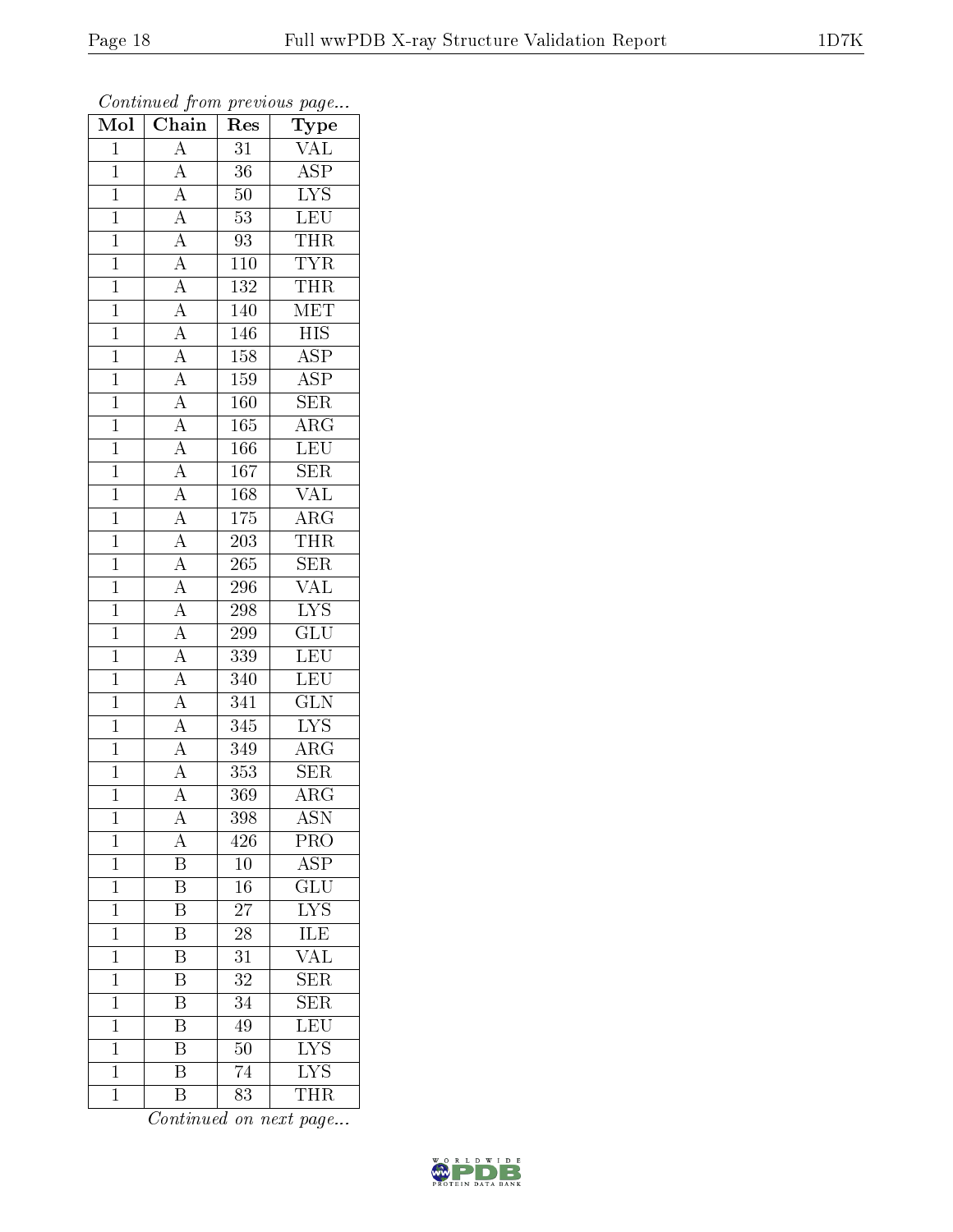| $\operatorname{Mol}$ | Chain                   | Res | Type       |
|----------------------|-------------------------|-----|------------|
| $\mathbf{1}$         | Β                       | 93  | <b>THR</b> |
| $\overline{1}$       | $\overline{B}$          | 99  | <b>GLN</b> |
| $\mathbf{1}$         | $\bar{\text{B}}$        | 105 | <b>PRO</b> |
| $\mathbf{1}$         | $\overline{\mathrm{B}}$ | 125 | <b>ASN</b> |
| $\overline{1}$       | $\overline{\mathrm{B}}$ | 132 | THR        |
| $\mathbf{1}$         | $\mathbf B$             | 140 | <b>MET</b> |
| $\mathbf{1}$         | $\overline{\mathrm{B}}$ | 165 | $\rm{ARG}$ |
| $\mathbf{1}$         | B                       | 175 | $\rm{ARG}$ |
| $\mathbf{1}$         | $\overline{B}$          | 192 | <b>VAL</b> |
| $\overline{1}$       | $\overline{\mathrm{B}}$ | 203 | THR        |
| $\mathbf{1}$         | B                       | 225 | <b>VAL</b> |
| $\mathbf{1}$         | $\overline{\mathrm{B}}$ | 266 | ASP        |
| $\mathbf{1}$         | $\overline{B}$          | 339 | <b>LEU</b> |
| $\mathbf{1}$         | $\overline{B}$          | 343 | ARG        |
| $\mathbf{1}$         | $\overline{\mathrm{B}}$ | 349 | $\rm{ARG}$ |
| $\mathbf{1}$         | B                       | 363 | <b>LEU</b> |
| $\mathbf{1}$         | $\overline{\mathrm{B}}$ | 398 | <b>ASN</b> |
| $\mathbf{1}$         | $\overline{\mathrm{B}}$ | 404 | THR        |
| $\mathbf{1}$         | B                       | 414 | TRP        |
| $\overline{1}$       | $\overline{\mathbf{B}}$ | 420 | PHE        |
| $\overline{1}$       | B                       | 421 | <b>GLN</b> |

Some sidechains can be flipped to improve hydrogen bonding and reduce clashes. All (9) such sidechains are listed below:

| Mol | Chain | Res | Type       |
|-----|-------|-----|------------|
| 1   | А     | 96  | <b>GLN</b> |
| 1   | А     | 125 | <b>ASN</b> |
|     | А     | 385 | <b>ASN</b> |
| 1   | А     | 422 | <b>ASN</b> |
| 1   | В     | 125 | <b>ASN</b> |
| 1   | В     | 146 | HIS        |
| 1   | В     | 188 | <b>ASN</b> |
| 1   | В     | 385 | <b>ASN</b> |
|     |       | 419 | <b>GLN</b> |

#### 5.3.3 RNA [O](https://www.wwpdb.org/validation/2017/XrayValidationReportHelp#rna)i

There are no RNA molecules in this entry.

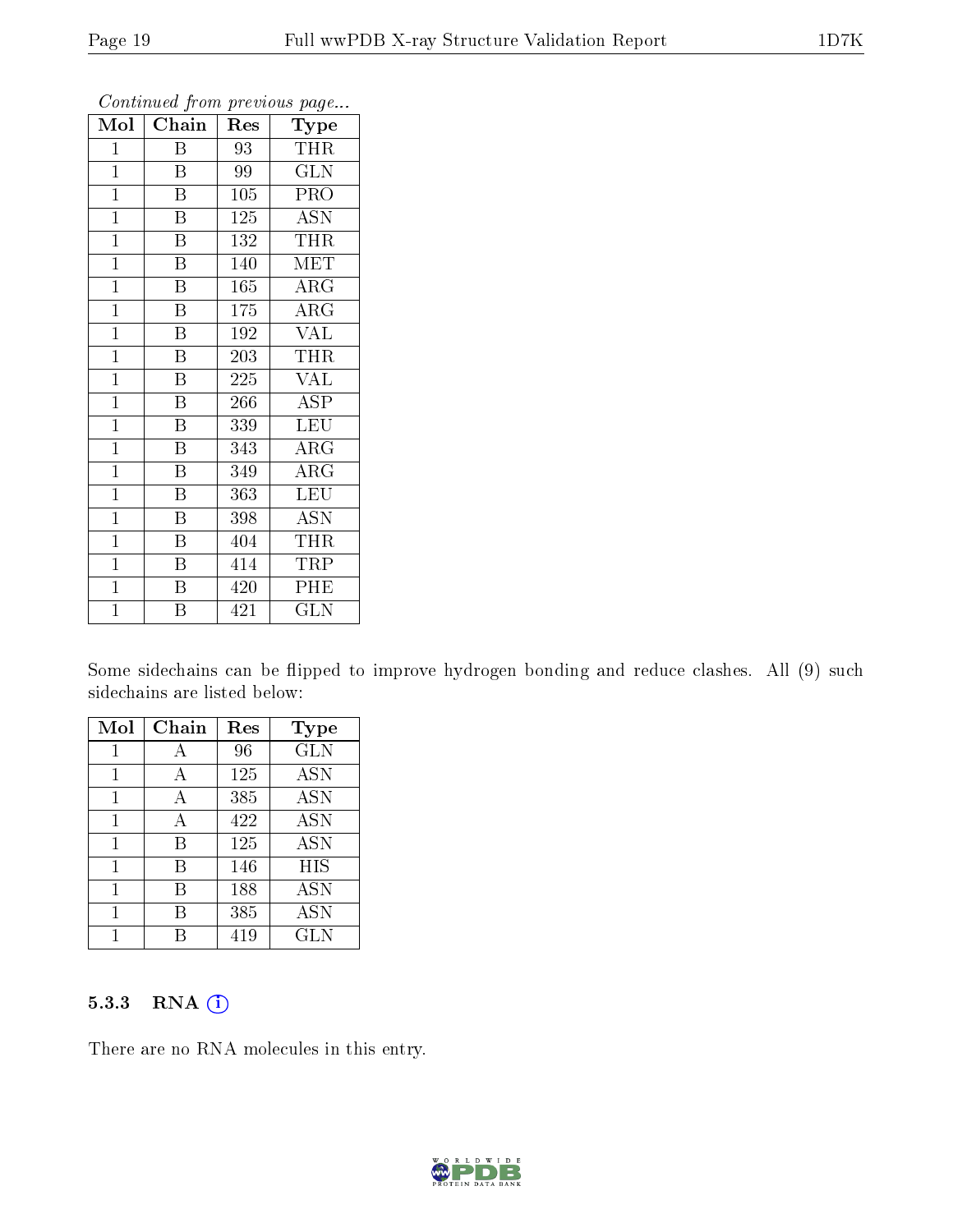### 5.4 Non-standard residues in protein, DNA, RNA chains (i)

2 non-standard protein/DNA/RNA residues are modelled in this entry.

In the following table, the Counts columns list the number of bonds (or angles) for which Mogul statistics could be retrieved, the number of bonds (or angles) that are observed in the model and the number of bonds (or angles) that are dened in the Chemical Component Dictionary. The Link column lists molecule types, if any, to which the group is linked. The Z score for a bond length (or angle) is the number of standard deviations the observed value is removed from the expected value. A bond length (or angle) with  $|Z| > 2$  is considered an outlier worth inspection. RMSZ is the root-mean-square of all Z scores of the bond lengths (or angles).

| Mol |                      |       | $\operatorname{Res}$ | Link |            | Bond lengths |          |          | Bond angles |            |
|-----|----------------------|-------|----------------------|------|------------|--------------|----------|----------|-------------|------------|
|     | $\bm{\mathrm{Type}}$ | Chain |                      |      | Counts     | RMSZ         | $\# Z $  | Counts   | RMSZ        | Z          |
|     | LLP                  |       | 69                   |      | 23, 24, 25 |              | $2(8\%)$ | 25,32,34 | 2.26        | $12(48\%)$ |
|     | LLP                  |       | 69                   |      | 23, 24, 25 | 1.18         | $2(8\%)$ | 25,32,34 | 2.26        | 8(32%)     |

In the following table, the Chirals column lists the number of chiral outliers, the number of chiral centers analysed, the number of these observed in the model and the number defined in the Chemical Component Dictionary. Similar counts are reported in the Torsion and Rings columns. '-' means no outliers of that kind were identified.

| Mol |            |  | Type   Chain   Res   Link   Chirals | <b>Torsions</b>                        | Rings |
|-----|------------|--|-------------------------------------|----------------------------------------|-------|
|     | <b>LLP</b> |  | <b>Contract Contract</b>            | $\frac{5}{16}/\frac{17}{19}$   0/1/1/1 |       |
|     |            |  |                                     | $3/16/17/19$ 0/1/1/1                   |       |

| Mol | Chain | $\mathbf{Res}^+$ | Type | Atoms        | Z       | $\Box$ Observed(A) | Ideal(A) |
|-----|-------|------------------|------|--------------|---------|--------------------|----------|
|     |       | 69               | LLP. | $C2'-C2$     | 2.44    | 1.54               | 1.50     |
|     |       | -69              |      | P-OP3        | $-2.43$ | 1.45               | 1.54     |
|     |       | 69               |      | P-OP3        | $-2.31$ | 1.45               | 1.54     |
|     |       | 69               |      | $C5'$ - $C5$ | 2.08    | $1.56\,$           | 1.50     |

All (4) bond length outliers are listed below:

All (20) bond angle outliers are listed below:

| Mol | Chain | Res | Type | Atoms              | $\mathbf{Z}$ | Observed $(°)$ | Ideal(°) |
|-----|-------|-----|------|--------------------|--------------|----------------|----------|
|     |       | 69  | LLP  | $CE-NZ-C4'$        | 7.25         | 141.17         | 118.90   |
|     | В     | 69  | LLP  | $C3-C2-N1$         | $-4.08$      | 115.49         | 120.77   |
|     | В     | 69  | LLP  | $CE-NZ-C4'$        | 3.78         | 130.50         | 118.90   |
|     | В     | 69  | LLP  | $C6-N1-C2$         | 3.57         | 125.79         | 119.17   |
|     | В     | 69  | LLP  | $CD$ - $CE$ - $NZ$ | 3.53         | 119.59         | 110.93   |
|     | А     | 69  | LLP  | $OP3-POP4$         | $-3.34$      | 97.84          | 106.73   |
|     | В     | 69  | LLP  | $C4-C3-C2$         | 3.33         | 122.25         | 120.19   |

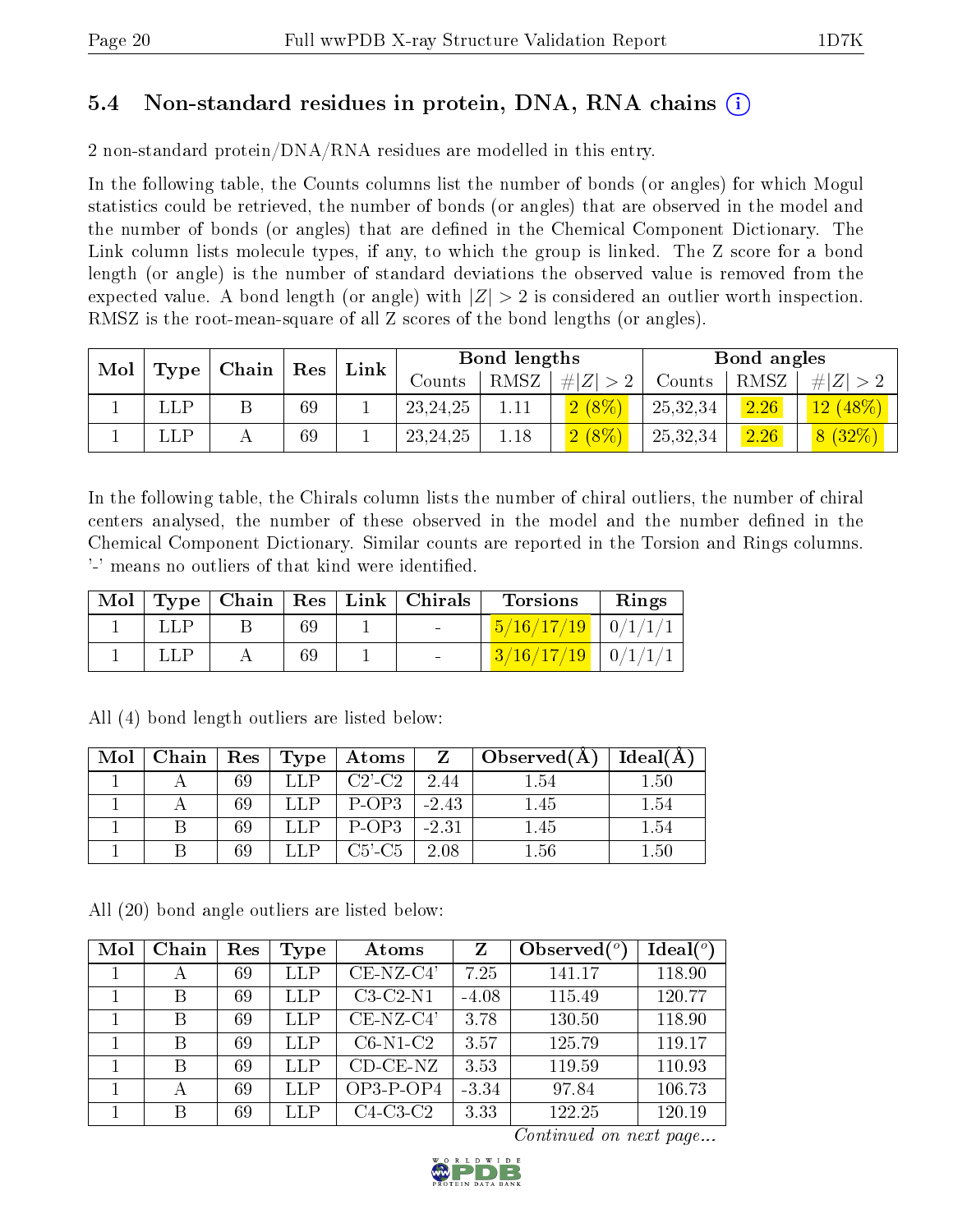| Mol | Chain | Res | <b>Type</b> | Atoms                         | Z       | Observed $(°)$ | Ideal(°) |
|-----|-------|-----|-------------|-------------------------------|---------|----------------|----------|
| 1   | А     | 69  | <b>LLP</b>  | $C5-C6-N1$                    | $-3.24$ | 118.42         | 123.82   |
| 1   | B     | 69  | <b>LLP</b>  | $C5-C6-N1$                    | $-3.14$ | 118.59         | 123.82   |
| 1   | А     | 69  | <b>LLP</b>  | $C6-N1-C2$                    | 3.10    | 124.90         | 119.17   |
| 1   | А     | 69  | <b>LLP</b>  | $C5'$ - $C5$ - $C6$           | 2.80    | 123.97         | 119.37   |
| 1   | B     | 69  | <b>LLP</b>  | $C2$ <sup>-</sup> $C2$ - $C3$ | 2.76    | 124.30         | 120.89   |
| 1   | B     | 69  | <b>LLP</b>  | $CG$ - $CD$ - $CE$            | 2.73    | 123.09         | 113.57   |
| 1   | А     | 69  | <b>LLP</b>  | $CD$ - $CE$ - $NZ$            | 2.67    | 117.47         | 110.93   |
| 1   | B     | 69  | <b>LLP</b>  | $OP3-POP1$                    | 2.56    | 120.69         | 110.68   |
| 1   | B     | 69  | <b>LLP</b>  | $C3-C4-C5$                    | $-2.48$ | 116.36         | 118.26   |
| 1   | B     | 69  | <b>LLP</b>  | $C5'$ - $C5$ - $C6$           | 2.43    | 123.37         | 119.37   |
| 1   | А     | 69  | <b>LLP</b>  | $O3-C3-C4$                    | 2.16    | 125.41         | 119.60   |
|     | B     | 69  | <b>LLP</b>  | $OP4-C5'$ - $C5$              | $-2.08$ | 105.39         | 109.35   |
| 1   | А     | 69  | <b>LLP</b>  | $C3-C2-N1$                    | $-2.02$ | 118.16         | 120.77   |

There are no chirality outliers.

All (8) torsion outliers are listed below:

| Mol          | Chain | $\operatorname{Res}% \left( \mathcal{N}\right) \equiv\operatorname{Res}(\mathcal{N}_{0},\mathcal{N}_{0})$ | Type | Atoms                      |
|--------------|-------|-----------------------------------------------------------------------------------------------------------|------|----------------------------|
|              |       | 69                                                                                                        | LLP  | $C5-C4-C4'$ -NZ            |
|              | В     | 69                                                                                                        | LLP  | $CE$ -CD-CG-CB             |
| $\mathbf{1}$ | А     | 69                                                                                                        | LLP  | $C3-C4-C4'$ -NZ            |
| $\mathbf{1}$ | В     | 69                                                                                                        | LLP  | $\overline{CG}$ -CD-CE-NZ  |
| 1            | А     | 69                                                                                                        | LLP  | CD-CE-NZ-C4'               |
|              | В     | 69                                                                                                        | LLP  | $C4-C4'$ -NZ-CE            |
|              | В     | 69                                                                                                        | LLP  | $\overline{C3-C4-C4}$ '-NZ |
|              |       | 69                                                                                                        | LLP  | N-CA-CB-CG                 |

There are no ring outliers.

1 monomer is involved in 1 short contact:

|  |        | Mol   Chain   Res   Type   Clashes   Symm-Clashes |
|--|--------|---------------------------------------------------|
|  | -1 LLP |                                                   |

#### 5.5 Carbohydrates (i)

There are no carbohydrates in this entry.

### 5.6 Ligand geometry (i)

There are no ligands in this entry.

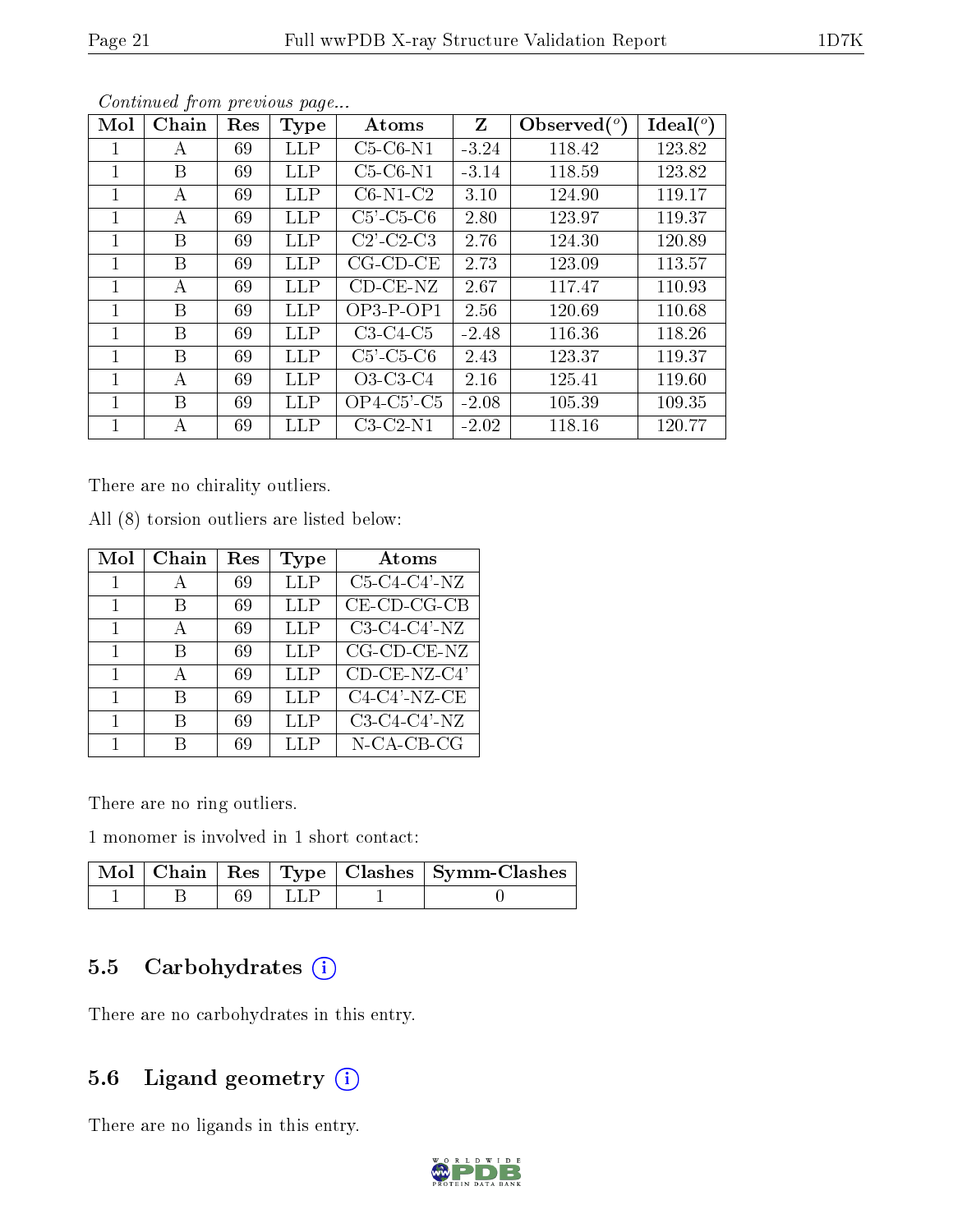## 5.7 [O](https://www.wwpdb.org/validation/2017/XrayValidationReportHelp#nonstandard_residues_and_ligands)ther polymers (i)

There are no such residues in this entry.

## 5.8 Polymer linkage issues (i)

There are no chain breaks in this entry.